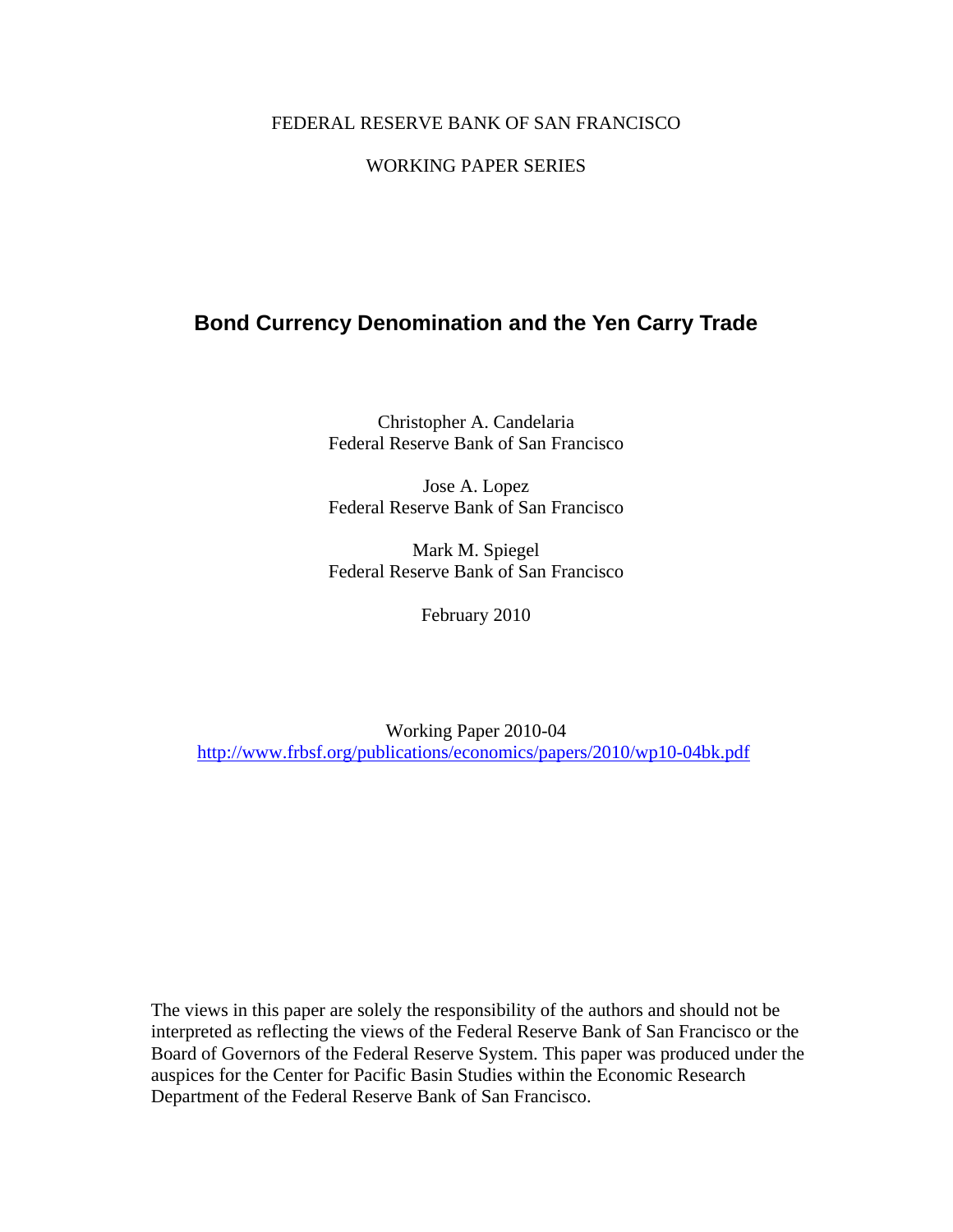# Bond Currency Denomination and the Yen Carry Trade

Christopher A. Candelaria Jose A. Lopez

Mark M. Spiegel<sup>∗</sup>

Federal Reserve Bank of San Francisco

February 18, 2010

#### Abstract

We examine the determinants of issuance of yen-denominated international bonds over the period from 1990 through 2010. This period was marked by low Japanese interest rates that led some investors to pursue "carry trades," which consisted of funding investments in higher interest rate currencies with low interest rate, yen-denominated obligations. In principle, bond issuers that have flexibility in their funding currency could also conduct a carry-trade strategy by funding in yen during this low interest rate period. We examine the characteristics of firms who appeared to have adopted this strategy using a data set containing almost 80,000 international bond issues. Our results suggest that there was a movement towards issuing in yen in the international bond markets starting in 2003, but this appears to have ended with the outbreak of the global financial crisis in 2007. Furthermore, the breakdown of carry-trade conditions in 2007 corresponds to a resurgence in the ability of economic fundamentals, such as the volume of trade with Japan, to explain the decision to issue international bonds denominated in yen.

JEL classification: F31, G15

Keywords: Carry trade, bond issuance

<sup>∗</sup>Federal Reserve Bank of San Francisco, 101 Market St., San Francisco, CA, 94105. The views in this paper are solely the responsibility of the authors and should not be interpreted as reflecting the views of the Federal Reserve Bank of San Francisco or the Board of Governors of the Federal Reserve System.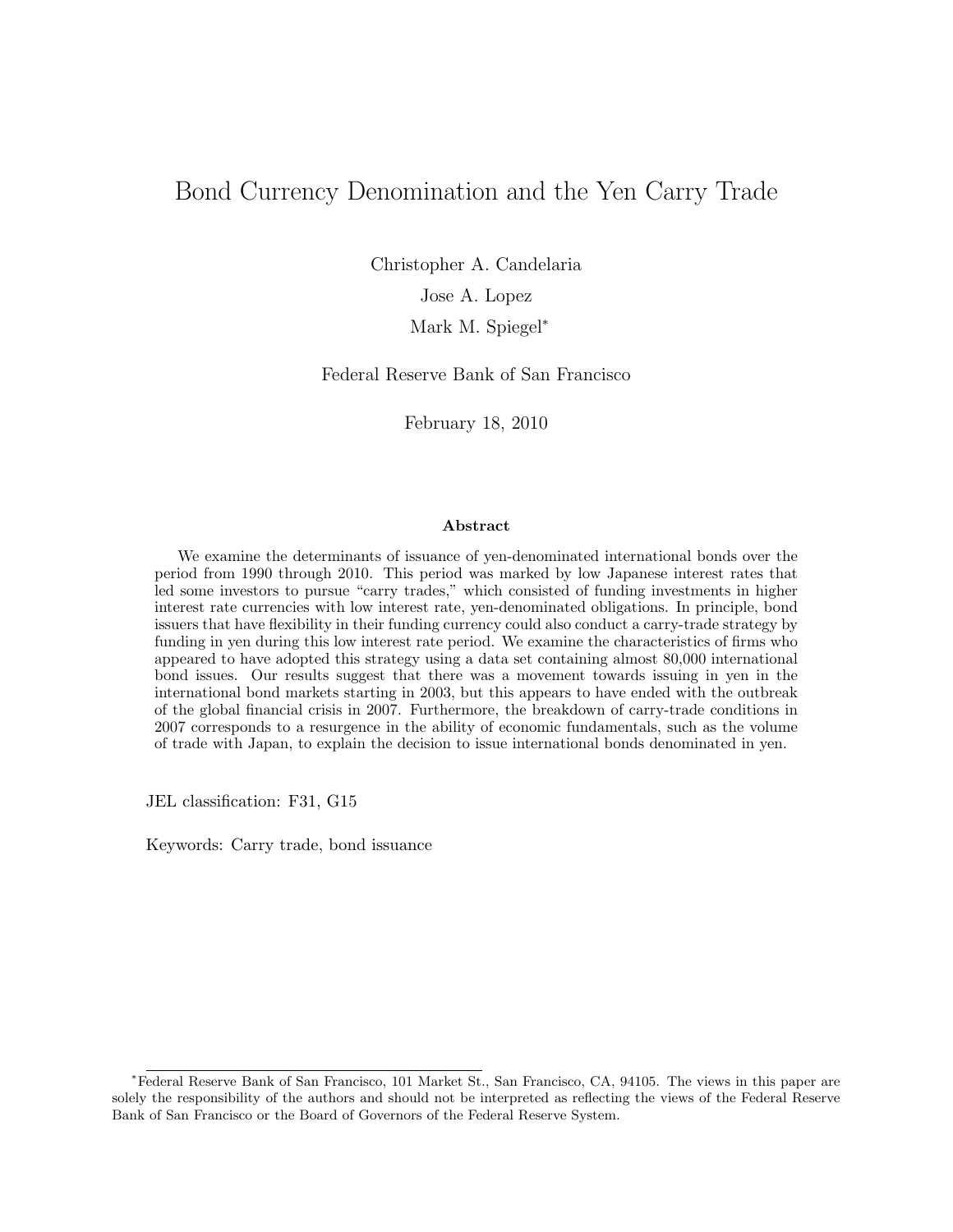## 1 Introduction

The early-to-mid portion of the previous decade was marked by the combination of low levels of exchange rate volatility and low interest rate policies in a number of countries. This combination encouraged investors to adopt currency "carry trade positions", whereby investments in high interest rate yielding currencies were financed through debt obligations denominated in low interest rate currencies.<sup>[1](#page-2-0)</sup> In particular, the poor performance of the Japanese economy during this period, combined with its low inflation and even deflationary price movements, afforded investors an attractive opportunity to fund investments in high interest-yielding currencies with yen-denominated debt obligations. Galati, Heath, and McGuire (2007) claim that the yen and the Swiss franc were the most commonly cited funding currencies for carry trades in [2](#page-2-1)007.<sup>2</sup>

While standard uncovered interest rate parity theory suggests that carry trades should not be profitable, as interest rate differentials should be compensated ex post by appreciation in the funding currency, numerous studies studies have found that carry-trade positions can be profitable ex post; for example, Burnside, Eichenbaum, and Rebelo (2007) and Darvas (2009). In the specific case of yen-funded carry trades, some empirical studies, such as Gyntelberg and Remonola (2007) and Fong (2010), report that yen carry-trade transactions generated higher risk-adjusted returns than several other international investment opportunities. Still, it is commonly understood that carry-trade positions can be exposed to dramatic "crashes," as profits earned over long periods of exposure can be quickly lost, as discussed by Brunnermeier, Pedersen, and Nagel (2008). As a result, most studies of carry-trade activity indicate that it is most prevalent during tranquil times and quickly abandoned as volatility increases.[3](#page-2-2)

Despite the apparent risk, carry-trade activity appears to have been of substantial scope in recent years. Galati and Melvin (2004) argue that a surge in currency trading in 2004 appears to be due in part with increased profit opportunities through carry-trade activity. There is also

<span id="page-2-1"></span><span id="page-2-0"></span><sup>&</sup>lt;sup>1</sup>See Galati, Heath, and McGuire (2007) for a more detailed definition and discussion of the carry trade.

<sup>2</sup> Japanese interest rates were also low during the second part of the 1990s, leading to some yen carry trade activity. However, the pursuit of carry trade activity in that decade broke down during the ruble crisis of 1998, as hedge funds unwinded positions in response to increased volatility [e.g. Ito (2002)].

<span id="page-2-2"></span><sup>&</sup>lt;sup>3</sup>See Jordà and Taylor (2009) for a detailed analysis of carry-trade strategies and measures of profitability.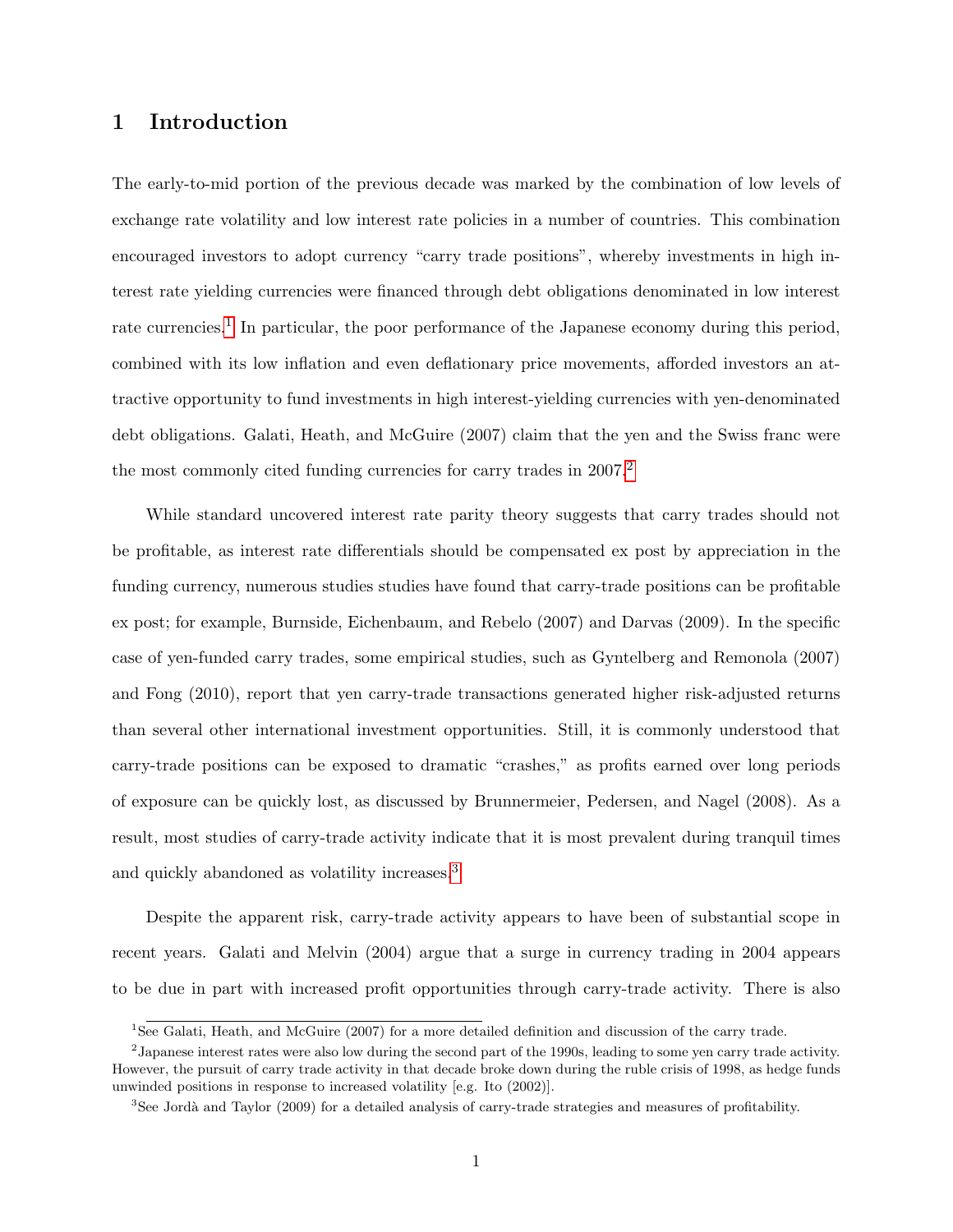an understanding that carry trade activity can depreciate the value of the funding currency and appreciate the value of the target currency due to the large capital allocations to carry-trade activity.

In practice, it is difficult to identify carry-trade positions. For example, Galati, Heath, and McGuire (2007) identify \$45 billion in yen-denominated capital flows into Caribbean financial centers between 2002 and 2007 that appear to be associated with carry-trade activity, but they grant that these flows could alternatively be purchases of securities by special purpose vehicles. They still argue that turnover patterns in derivatives and foreign exchange markets that they observe in the data during this period are correlated with conditions that would be associated with profitable carry trade activity.

While the literature has concentrated on carry trades as leveraged positions funded in one low interest rate currency and placed in another high interest rate currency, in principle, any investment which is funded in one currency and has a revenue stream associated with another can be loosely considered to be a form of a "carry trade." In these instances, the investor has chosen to fund an investment in a currency other than that associated with the investment to be made, presumably because of anticipated reductions in funding costs associated with denominating debt in that currency. In this paper, we consider one hybrid form of such carry trade activity, the decision to issue yen-denominated international bonds.

The currency denomination decision in international bond issuance has been studied in the context of the advent of the euro by Hale and Spiegel  $(2008).<sup>4</sup>$  $(2008).<sup>4</sup>$  $(2008).<sup>4</sup>$  Using bond-level data, they found that firms responded to the increased scale economies in European bond markets associated with the advent of the euro by issuing larger shares of euro-denominated debt. Moreover, they found the responsiveness of firms to be heterogeneous. The impact of the euro was greater on non-financial firms and on new issuers relative to issuers already seasoned in bond markets. In the first case, the larger response appears to reflect the fact that non-financial firms are less adept at hedging foreign exchange risk than financial firms and would therefore be more reluctant to issue in the national currencies of the future euro area. In the latter case, the greater responsiveness by new

<span id="page-3-0"></span> $4See$  also the earlier study by Santos and Tsatsaronis (2006).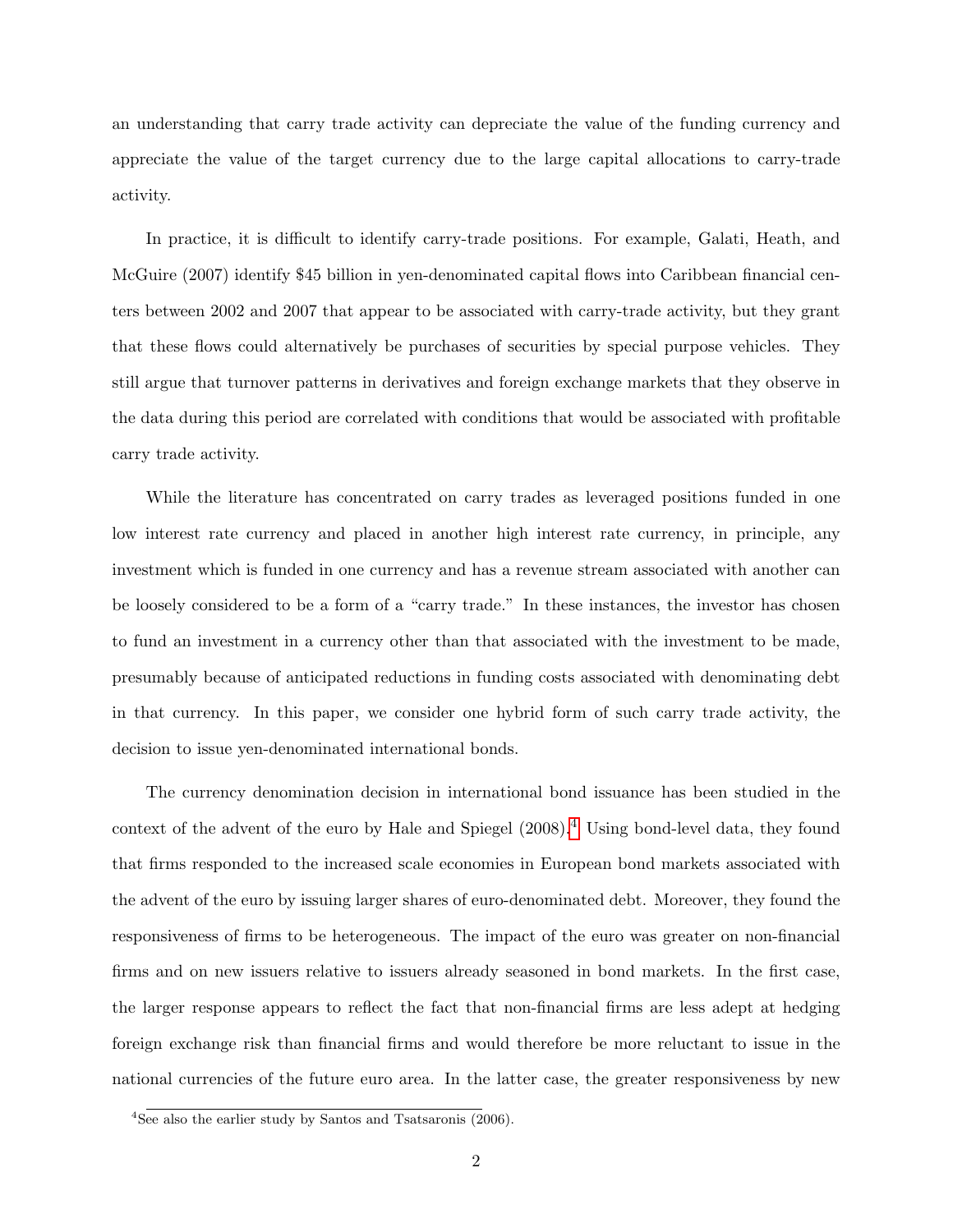issuers appears to reflect the fact that seasoned issuers may already be locked–in to a given currency of issue, perhaps due to a relationship with an underwriter of a given nationality. For example, Lopez and Spiegel (2009b) found that Japanese borrowers in the international yen-denominated bond market faced lower underwriting costs from Japanese underwriters after issuer characteristics were taken into account. A similar result was found for non-Japanese borrowers and non-Japanese underwriters.

In this paper, we concentrate on the impact of carry-trade opportunities on firm currency denomination decisions with particular emphasis on the yen. In particular, we look for evidence that the carry trade diminished the strength of economic fundamentals in explaining debt issuance decisions. We concentrate on trade patterns as economic drivers of foreign-currency funding. Firms typically have a revenue stream denominated by the home currency of the location of their sales. For most firms, this would be their home country, but exporting firms may also have a substantial portion of their revenues associated with the currencies of their export destinations. As such, one might expect that holding all else equal, firms with greater shares of exports to a given country would be more likely to issue some of their debt obligations in that nation's currency. Our data set consists of nearly 80,000 international bond issues of which 16% are denominated in yen, 33% in U.S. dollars and 17% in euros.

Evidence along these lines has been found for other financial instruments and other currencies. Kedia and Mozumdar (2003) found that U.S. firms with greater foreign operations are more likely to use foreign currency debt to hedge their increased exposure. Similarly, Nandy (2010) found that a one standard deviation increase in the ratio of a firm's foreign sales in the United States increased the probability of commercial bank borrowing in U.S. dollars by 23%. In our case, considering the decision to denominate issuance in international bond markets in yen, we would expect firms with greater exports to Japan to be more likely to issue in yen, again after conditioning for other characteristics that might influence firm issuance decisions.

Unfortunately, we do not have export data available at the firm level to match our bond-level data set. Instead, we use the trade patterns of the firm's home country as a proxy for the relative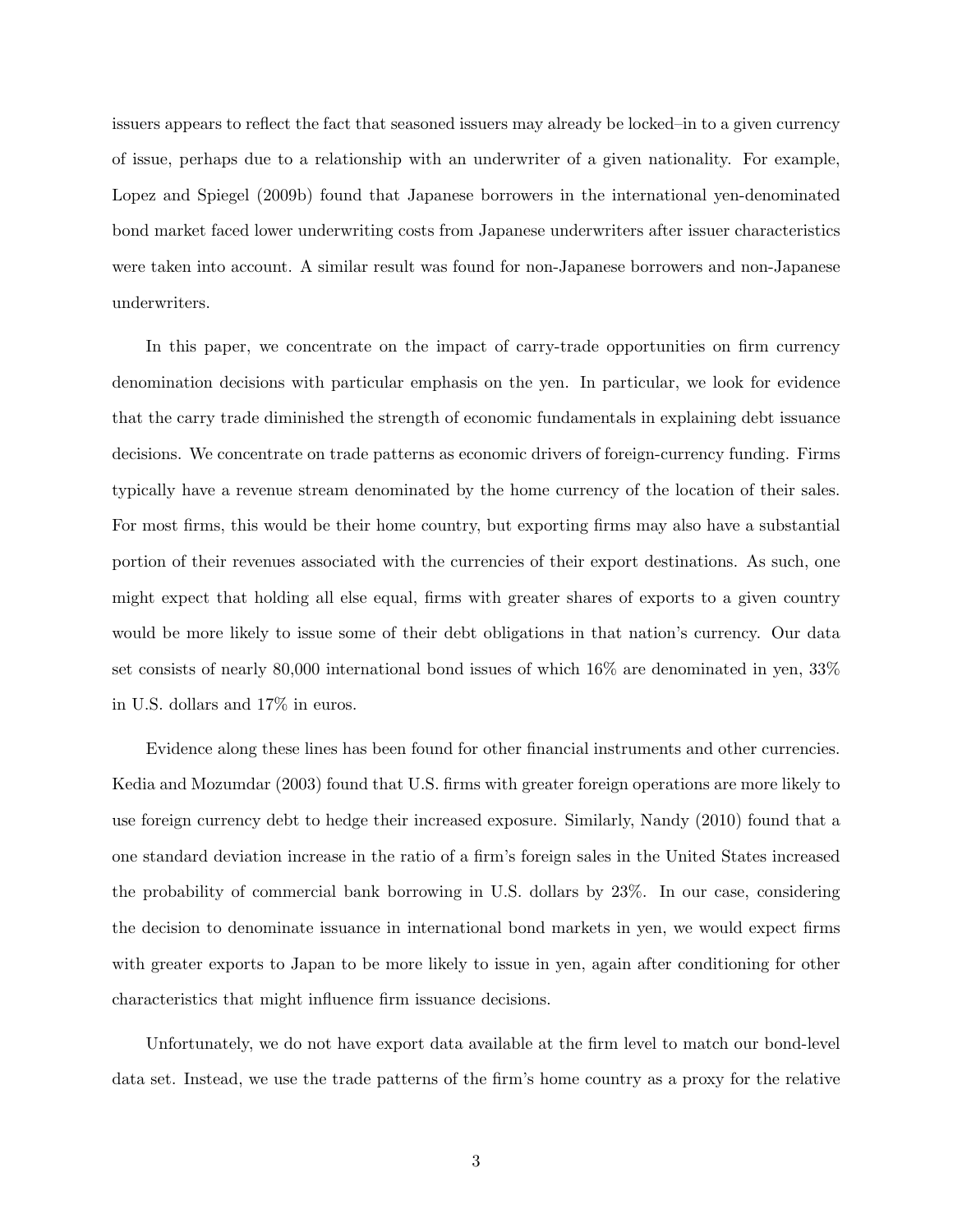intensity of that firm's exports to Japan. For our full sample and for sub-samples of financial and nonfinancial firms, we find that increased national trade with Japan is significantly positively correlated with the decision of an individual firm to issue in debt denominated in yen, even after controlling for a variety of firm characteristics that also may influence currency denomination decisions. However, the sign on our proxy variable changes when we condition on whether the issuing firm is headquartered in the United States or Europe. In addition, the coefficient estimates on the national indicators for these issuers are negative and statistically significant. These results suggest that the economic relationship between export activities and bond issuance is weaker for these countries, perhaps due to firms based in these countries having more desirable alternatives in their home currencies. The negative coefficients on the trade proxy variable over our sample period for yen-denominated bonds issued by firms based in countries other than Japan, the United States and Europe suggest that carry-trade incentives may have weakened the hypothesized issuance relationships; that is, low Japanese interest rates may have given firms with little or no Japanese export activity an incentive to fund issues in yen in order to conduct carry-trade related transactions.

To examine this hypothesis, we estimate the impact that the global financial crisis and the sudden decline in carry-trade activities has on our empirical analysis. Specifically, we date the end of the carry-trade period as June 2007, when the yen began its most recent period of appreciation with respect to the U.S. dollar. When we interact our trade proxy variable with the sample period following the end of the carry-trade period, we get positive and mainly significant coefficients that suggest a positive relationship between Japanese trade and yen bond issuance is present after carrytrade distortions are reduced. We conclude from this empirical evidence that the breakdown of carry-trade opportunities, due in large part to the increased volatility and tighter credit conditions associated with the outbreak of the global financial crisis, was associated with a resurgence of the importance of economic fundamentals in the currency denomination of international bond issues.

We also find that this effect appears to be more important for financial firms, suggesting that financial firms were more active in carry-trade activities and thus had their debt currency denomination decisions more affected by the carry trade opportunities present in our sample period.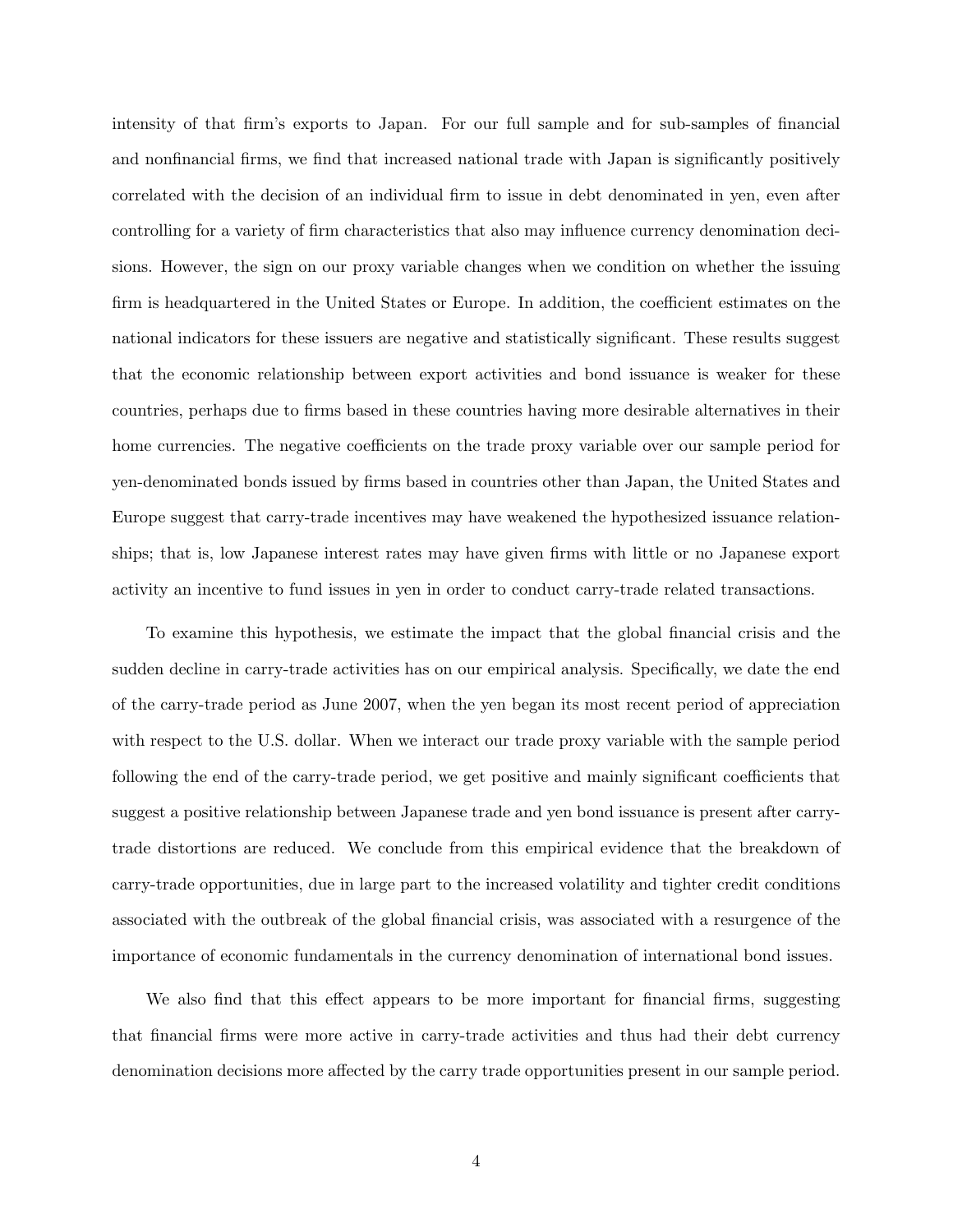The remainder of this paper is divided into four sections. Section 2 introduces the data used in the study, describes some of the stylized facts concerning currency denomination of international bonds in our sample, and introduces the specification used in the parametric portion of the study. Section 3 presents our empirical results, and Section 4 concludes.

## 2 Empirical approach

#### 2.1 Data and summary statistics

Our bond data are collected from Dealogic's DCM Analytics database. We construct a data set of internationally placed bond deals between January 1, 1990 and January 15, 2010. We choose this starting point for our sample period because less information is available on international bond markets in this database prior to 1990. Note, however, that we use data available prior to 1990 to define whether an issuer is seasoned (i.e., has issued international bonds before). We include foreign, Euromarket and global bond issues in our analysis. Focusing on our analysis of yen-denominated international bonds, foreign bonds are those issued in the so-called "samurai" market, which is a domestic Japanese bond market that allows only foreign issuers; Euro-yen bonds are issued outside of Japan, most typically from London; and international bonds are simultaneously placed in both markets and perhaps the Japanese domestic market.<sup>[5](#page-6-0)</sup>

As summarized in Tables [1](#page-23-0) and [2,](#page-23-1) our data sample includes 79,346 international bond issues by 8,075 distinct firms.<sup>[6](#page-6-1)</sup> Note that nearly two-thirds of the issues are by financial firms and only one-third by non-financial firms. We conduct our analysis on separate subsamples of financial and nonfinancial firms as their issuance patterns and currency-denomination choices could differ for various reasons, not the least of which is their willingness to engage in carry-trade related

<span id="page-6-0"></span><sup>&</sup>lt;sup>5</sup>Please see Lopez and Spiegel (2009a) as well as Lopez and Spiegel (2009b) for further details on these yendenominated bond markets.

<span id="page-6-1"></span> $6N$ ote that in 2,623 cases, a borrower issued several bonds simultaneously as separate tranches that differ according to bond characteristics, such as maturity or collateralization. We chose to treat these tranches as separate observations in our analysis. As a robustness check, we also collapsed an issue's tranches into a single bond observation by averaging the tranche-specific variables, and we obtained qualitatively similar results. For indicator variables that differed across tranches, we recoded the variable with a value of one if its mean was greater than or equal to 0.5 and zero otherwise. These results are available from the authors on request.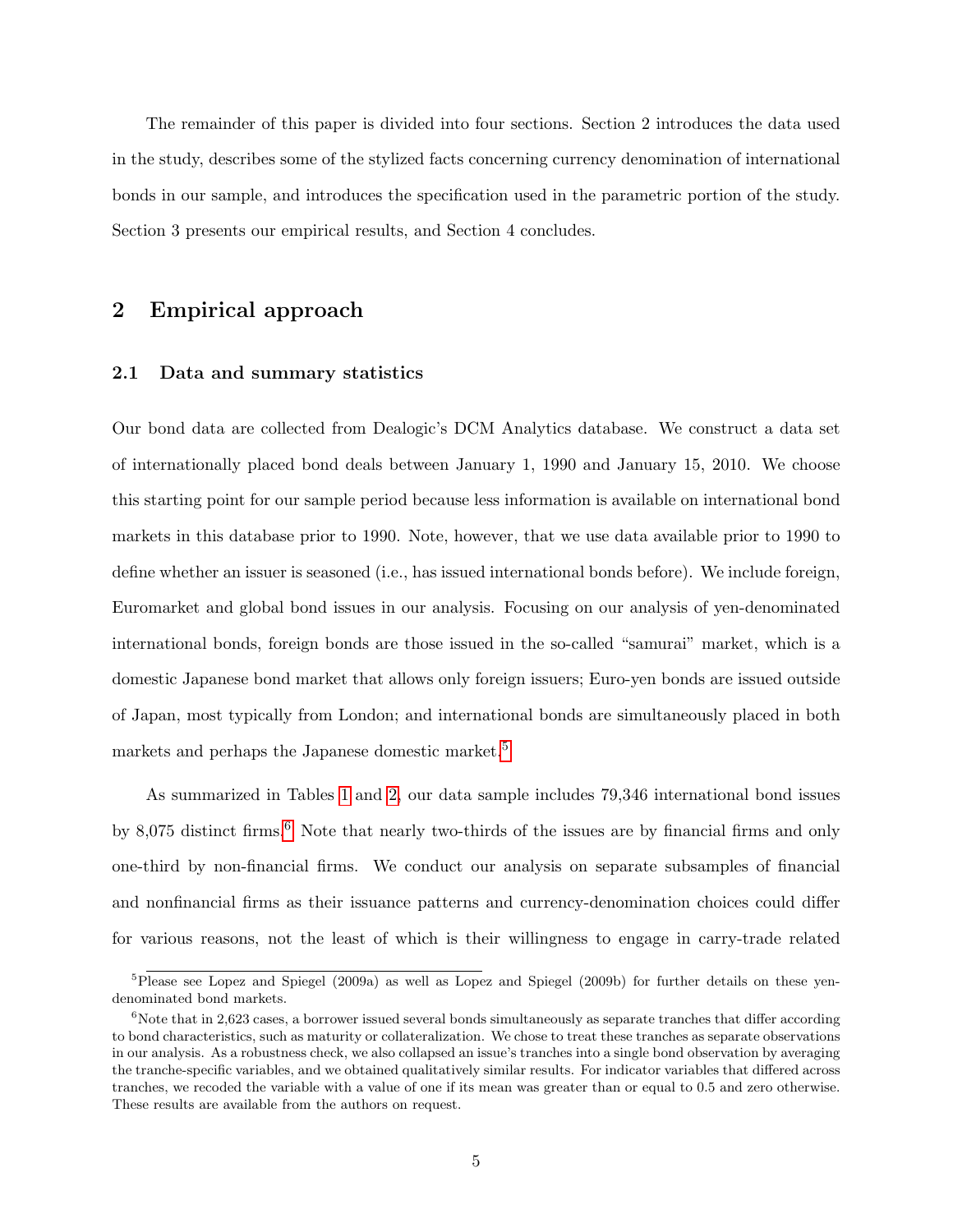activities.

By issuer nationality, the full sample includes 3,140 issues (or 4% of the total) from 625 distinct Japanese borrowers; 15,967 issues (or 20%) from 1,609 U.S. borrowers; and 44,187 issues (or 56%) from borrowers headquartered in the European Union. While Japanese issues and firms are predominantly non-financial, U.S. and especially European issuance is mainly by financial firms at 55% and 70% of national issuance, respectively. Financial firms from these countries issue disproportionately more international bonds than non-financial firms, as financial firms only make up 23% and 37% of the total number of national firms, respectively.

Currency denomination for the full data set is 16% yen, 33% U.S. dollar, and 17% euro, even though the latter was only an available option after 1998. As yen issuance is the focus of our analysis, it is interesting to note that 73% of issues by Japanese borrowers are denominated in yen. In our analysis in Section 3, we examine yen issuance by non-Japanese borrowers to reduce this home currency effect. Of the yen issuance, U.S. firms accounted for 13% of the bond issues, and European firms accounted for 49%, of which 80% were financial firms.

For our regression analysis, we use several issue-specific variables that have been shown to be appropriate in other studies; for example, see Lopez and Spiegel (2009b) and the studies cited therein. Table [3](#page-24-0) contains summary statistics for these variables both for the sample with and without Japanese borrowers. The variable Unseasoned, which takes a value of one if it is a firm's first time issuing in international bond markets since 1980 and zero otherwise, is used to examine whether there are important differences between new and established bond issuers. About 10% of the total issues are by unseasoned borrowers, suggesting that firms that issue debt in the international bond markets do so several times. Given our emphasis on the carry trade and yen-denominated bond issuance, we also consider the distinction between seasoned, Japanese and foreign borrowers using the variable  $(JPNIssuer \times Unseasoned)$ , which is an interaction between the Unseasoned variable and an indicator variable for issuing firms headquartered in Japan. While Japanese borrowers are responsible for only 4% of total issuance, they make up only 1% of unseasoned issuers, which may suggest that Japanese borrowers access the international bond market for yen funding regularly as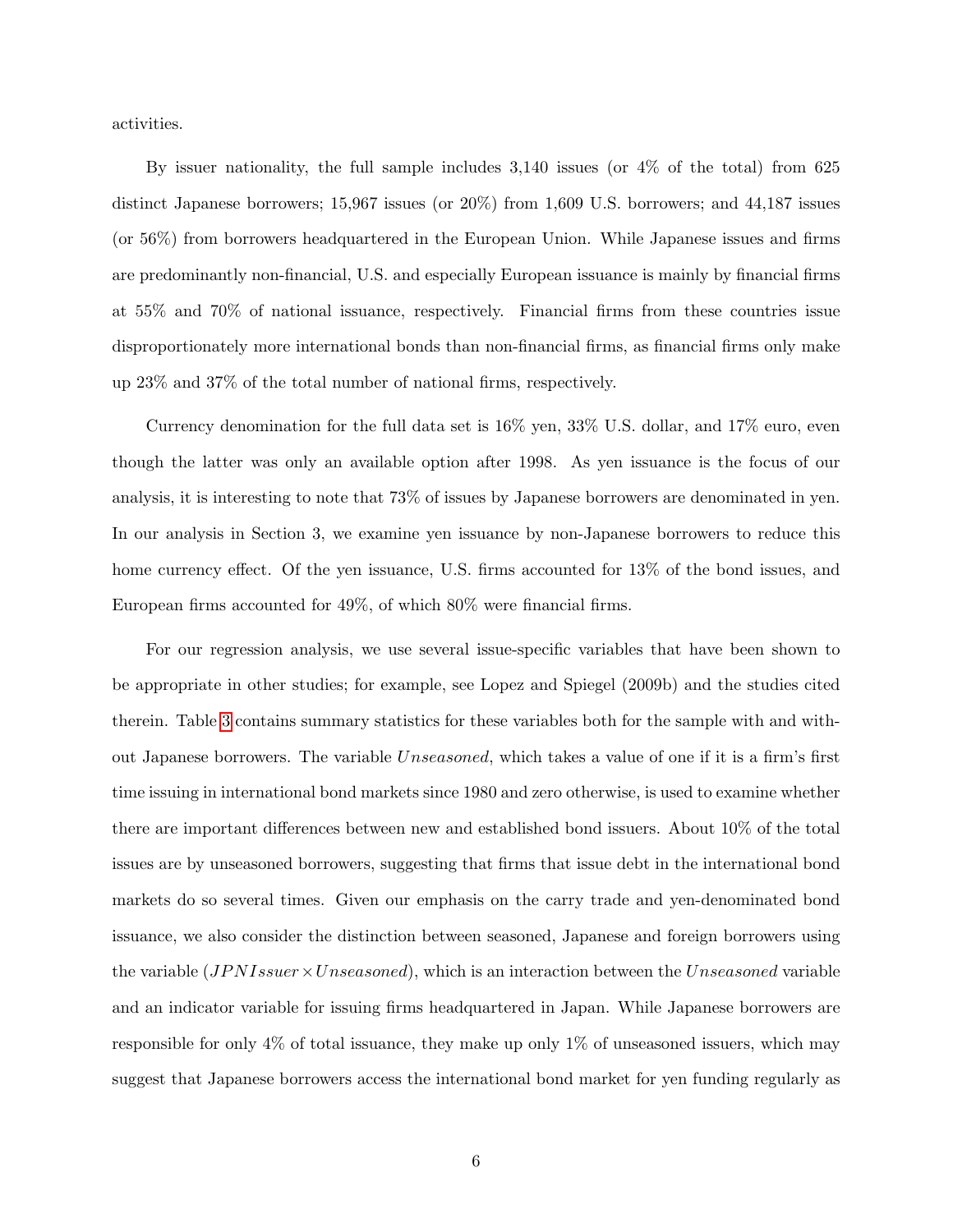a complement to their domestic bond funding.

Regarding issue characteristics, we examine the logged value of the deal (or issue) size in nominal U.S. dollars, denoted as  $Log(DealVal)$ . Both the mean and median deal value are just under \$100 million (or 18.4) with a relatively narrow interquartile range. The yield to maturity of the issue, denoted  $YTM$ , was found to be an important determinant of bond underwriter nationality for yen-denominated bonds by Lopez and Spiegel (2009b), and we include it here in our analysis of currency denomination choice for international bonds as well. The average YTM for the full sample is 5.59%, which increased only slightly to 5.73% when the Japanese issuers are removed from the sample. Bond maturity, expressed as the logged value of the years to maturity and denoted  $Log(YrsToMat)$ , averaged 5.75 years (or 1.75) for the full sample. Regarding the remaining issue characteristics, 23% of the issues are callable, 93% are investment grade, and only 9% are collateralized.

When we condition for Japanese trade in the second part of our analysis, we supplement our bond data set with bilateral trade data from the IMF's Direction of Trade Statistics (November 2009 CD-ROM) and with GDP data from the World Bank's World Development Indicators Online database. Because we do not have firm level trade data, we focus on national merchandise trade with Japan in a given year. We construct a measure of total trade, the sum of exports and imports, that takes into account four different trade flows: (a) Japan's exports to country  $j$ ; (b) Japan's imports from country j; (c) country j's exports to Japan; (d) country j's imports from Japan. We average flows (a) and (d) to get a measure of Japan's exports to country  $j$ , and we average flows (b) and (c) to get a measure of Japan's imports from country j. The sum of the resulting two measures is total trade.

We scale our total trade measure using nominal GDP from the World Development Indicators. From 1990 to 2007, the average trade ratio is 5.6% over 104 countries. In 2008, the average trade ratio over 59 countries is 4.0%. Because GDP data and trade data are not widely available for 2009, our data sample will not include bonds issued after 2008 when conditioning for trade. It is also important to note that Japanese bond issues are naturally dropped from our trade sample, as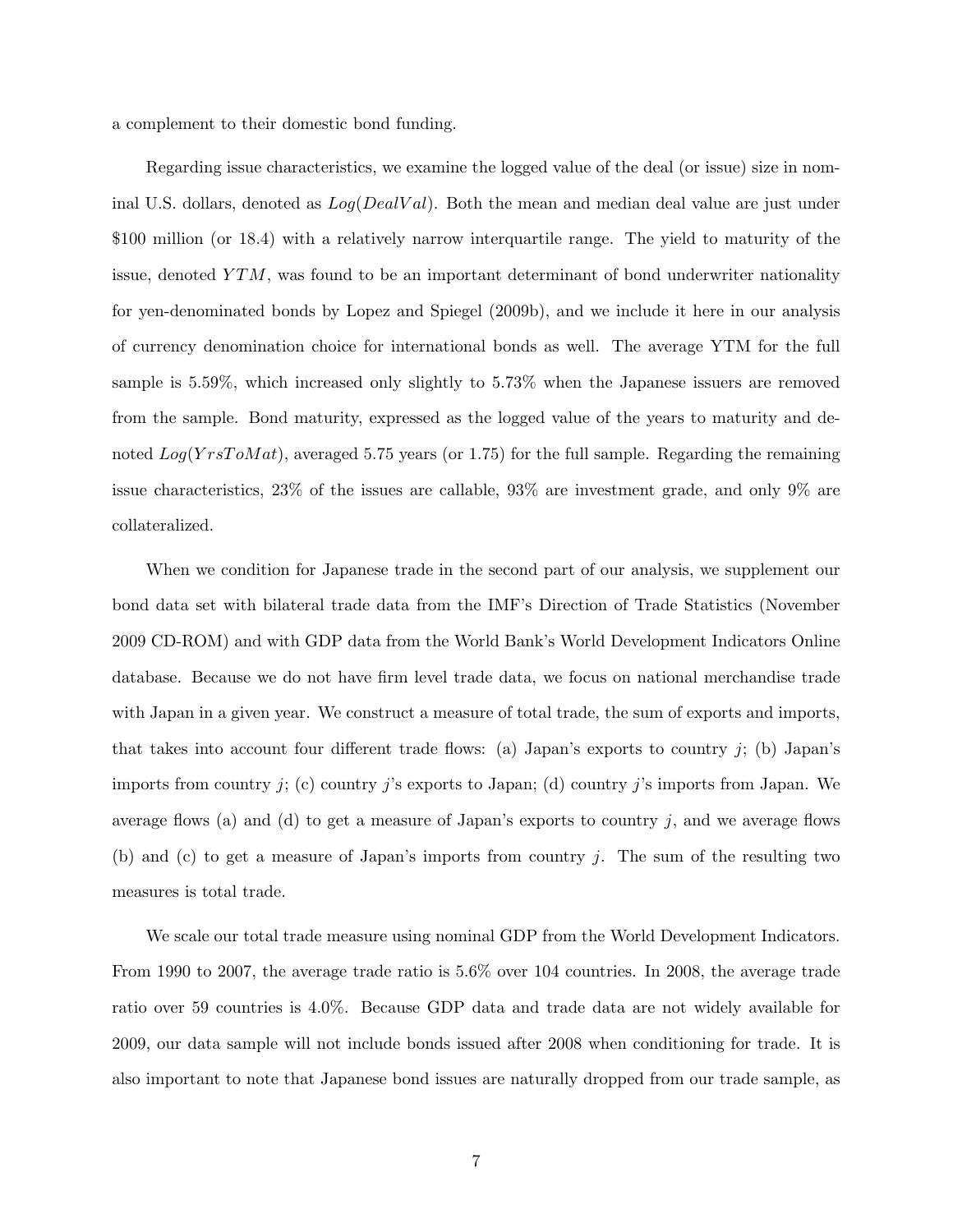Japan cannot have bilateral trade with itself.

Figure [1](#page-18-0) presents the scatterplot of countries' average annual ratio of trade with Japan to GDP over the period from 1990 through 2007 and the percentage of their firms' international bond issuance that is yen-denominated. The relationship is relatively loose with a correlation coefficient of 0.07 and a slope coefficient of 0.10. The correlation is low for two reasons: (1) many countries have very few yen-denominated bond issues (i.e., points very close to the x-axis); (2) several countries have little trade with Japan (i.e., points very close to the y-axis). The relationship in 2008, as shown in Figure [2,](#page-19-0) is different in that yen-denominated bond issuance declined for many countries. As a result, the correlation coefficient increased to 0.31 and the slope coefficient increased to 0.63.<sup>[7](#page-9-0)</sup>

#### 2.2 Econometric specification

We conduct our analysis using a logit specification concerning the determinants of currency denomination in bond issuance with heteroscedasticity-consistent standard errors. Our baseline specification satisfies

$$
I(Yen_{ifjt} = 1) = c + X'_{ifjt}\gamma_1 + Y'_j\gamma_2 + Z'_t\gamma_3 + \varepsilon_{ijt}
$$
\n
$$
(1)
$$

where  $Y en_{ifit}$  represents the currency denomination decision of bond issue i by firm f from country  $j$  in year t. This variable takes value one for bond issues in yen and zero otherwise. Among the dependent variables,  $X_{ifjt}$  represent our issue-specific variables summarized in Table 3,  $Y_j$ represents dummies for the country of origin (i.e., issuers headquartered in Japan, the United States, and the European Union), and  $Z_t$  represents different time indicators. In particular, we use a linear trend with a dummy equal to one subsequent to the advent of the euro area and a more flexible specification using individual year dummies.<sup>[8](#page-9-1)</sup>.

<span id="page-9-0"></span><sup>&</sup>lt;sup>7</sup>In Figure [2,](#page-19-0) Thailand is an outlier, as it only issued yen denominated bonds in our 2008 sample. After dropping Thailand, we obtain a correlation coefficient of 0.04 and a slope coefficient of 0.02.

<span id="page-9-1"></span><sup>&</sup>lt;sup>8</sup>Hale and Spiegel (2008) have shown that the advent of the euro led to a substantial movement towards issuing in euro, albeit primarily at the expense of dollar issues.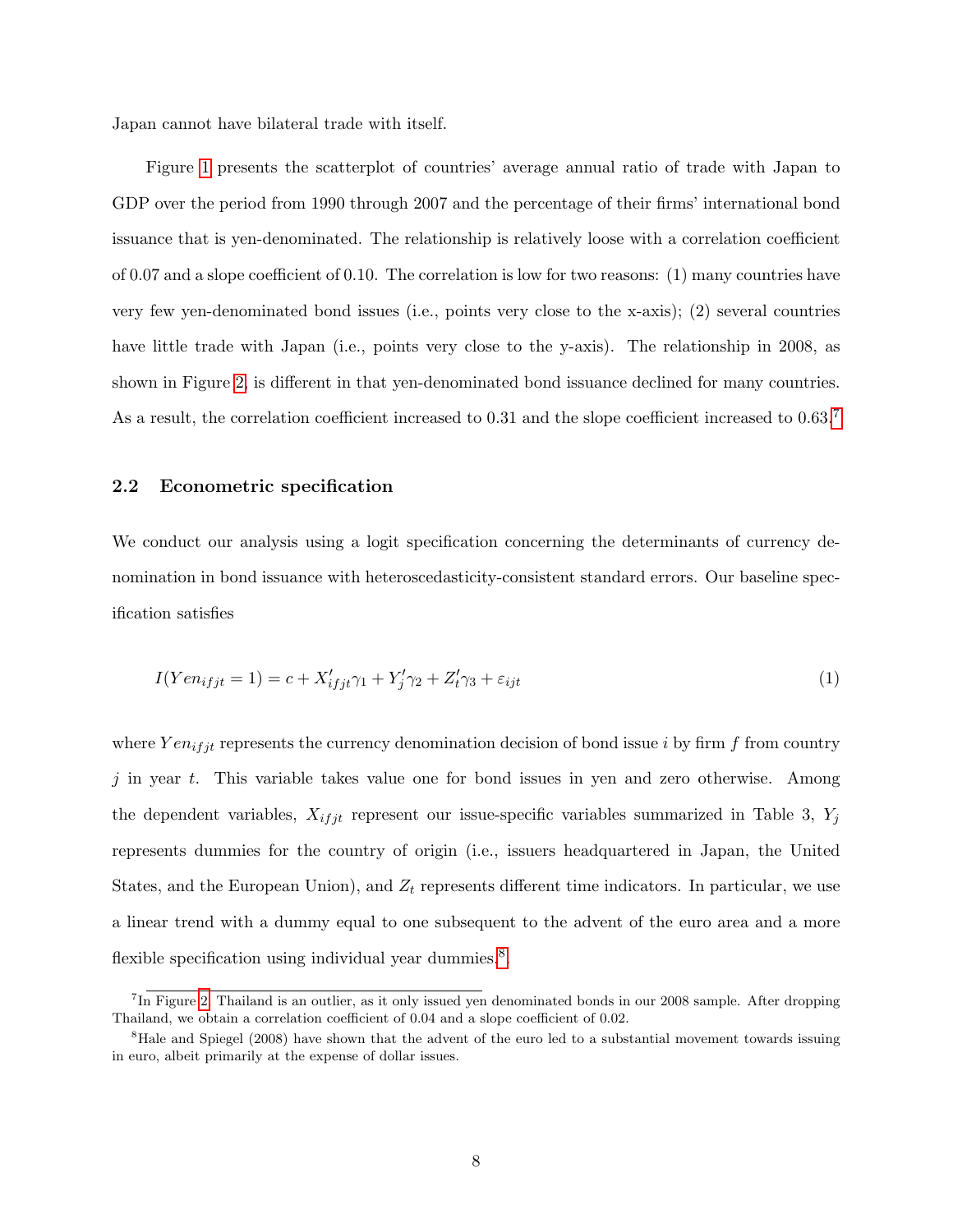## 3 Results

#### 3.1 Full sample results

The full sample estimation results for our model of the probability of issuing an international yen-denominated bond is shown in Table [4](#page-25-0) for the specification with an annual time trend and an indicator for the introduction of the euro in 1999. Unsurprisingly, Japanese firms are more likely to issue in yen, while firms headquartered in the United States and the European Union are less likely than average to do so. Overall, the sample suggests that unseasoned issuers are less likely to issue in yen, but Japanese unseasoned issuers, especially non-financial firms, appear more likely to issue in yen as we consistently obtain a positive, albeit not always statistically significant, coefficient estimate on the  $(JPNIssuer\times Unseasoned)$  variable. This latter result seems reasonable as one would expect unseasoned non-financial firms to be less adept at issuing foreign currencydenominated debt and that Japanese unseasoned non-financial firms would thus be more likely to issue in yen.

We also obtain a negative and statistically significant coefficient estimate on *Invgrade*, suggesting that issues from investment grade companies are less likely to be denominated in yen. An interesting refinement of this result is that the coefficient on this variable for financial firms is insignificant for in column (2) and actually positive in column (5) with indicators for U.S. and European firms. These results suggest that investment-grade, financial firms are relatively more likely to issue yen-denominated bonds than non-financial firms. The reasons for this outcome are not perfectly clear, but they may be related to carry-trade related activities. For example, these investment-grade financial firms may have been more adept at capitalizing on the carry trade opportunities that prevailed over the course of the sample than their non-financial counterparts.

Concerning the conditioning variables based on bond characteristics, we find that increases in deal values are negatively related to the probability of issuing in yen, as are increases in yields to maturity. In terms of carry-trade related activities, this maturity result suggests that firms issuing in yen tend to do so for shorter tenors. However, the direction of causality in this relationship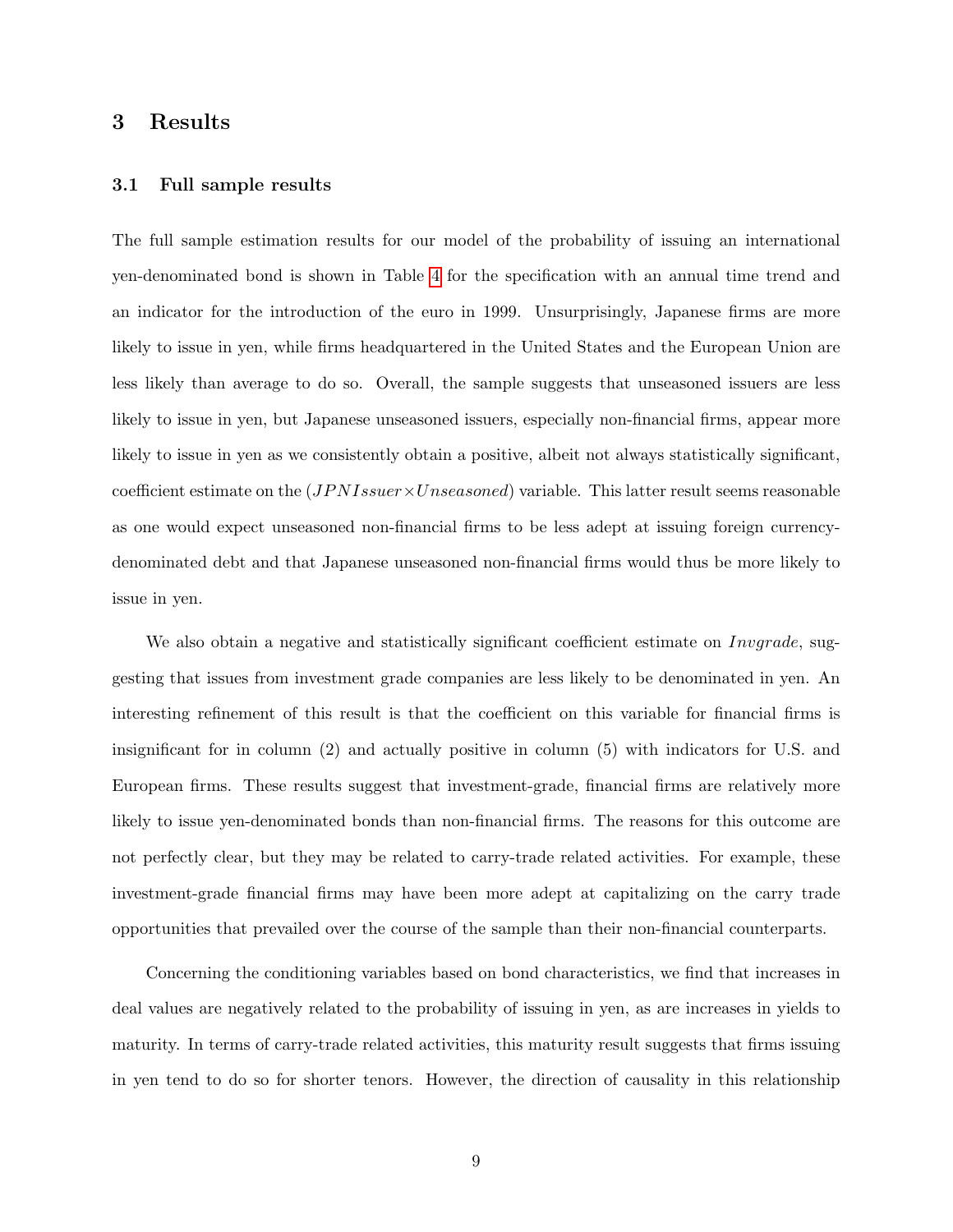is open to question. We also find that callable and collateralized issues are more likely to be denominated in yen.

The results for our time indicator variables provide two insights into the patterns of yendenominated international bond issuance. First, the linear trend is consistently and significantly negative, suggesting that all types of firms were relatively less likely to issue these bonds in recent years. Second, after the introduction of the euro, financial firms were relatively less likely to issue these bonds and non-financial firms were more likely to do so. The aggregate effect was not statistically significant as the sectoral effects are of roughly equal magnitude, but opposing signs.

These results suggest that the time trends related to yen-bond issuance are more nuanced than this specification allows. The issuance statistics for the yen-denominated international bonds reported in Lopez and Spiegel (2009a) also suggest that non-linear trends are evident in the data. To address this specification concern, we introduce individual year dummies to capture these time effects in a simple and flexible way. These model estimates are reported in Table [5,](#page-26-0) while the yearly coefficients are graphed in Figure [3](#page-20-0) and reported in Appendix Table [A.1.](#page-29-0)

The estimation results for the other conditioning variables remain basically unchanged with the introduction of this new time specification. The time coefficients are generally trending downward, as might be expected given the relatively poor performance of the Japanese economy over this period, particularly the turbulence in Japanese financial markets in the latter portion of the 1990s. As the Japanese economy faltered, firms had less yen-denominated revenues to match against yendenominated liabilities. In essence, there was a decrease in the magnitude of fundamentals pushing towards issuance in yen.

However, evidence of carry-trade like strategies appear to emerge in the middle portion of the decade, as we see a substantial movement upwards relative to trend in the yearly coefficients from 2003 through 2007. This roughly corresponds to the period reported by Galati, Heath, and McGuire (2007) as exhibiting activities that could be associated with the pursuit of carry trade positions. As the entire decade was marked by very low Japanese interest rates, we would conclude that this era in the middle of the decade represented the pursuit of carry trade like activity in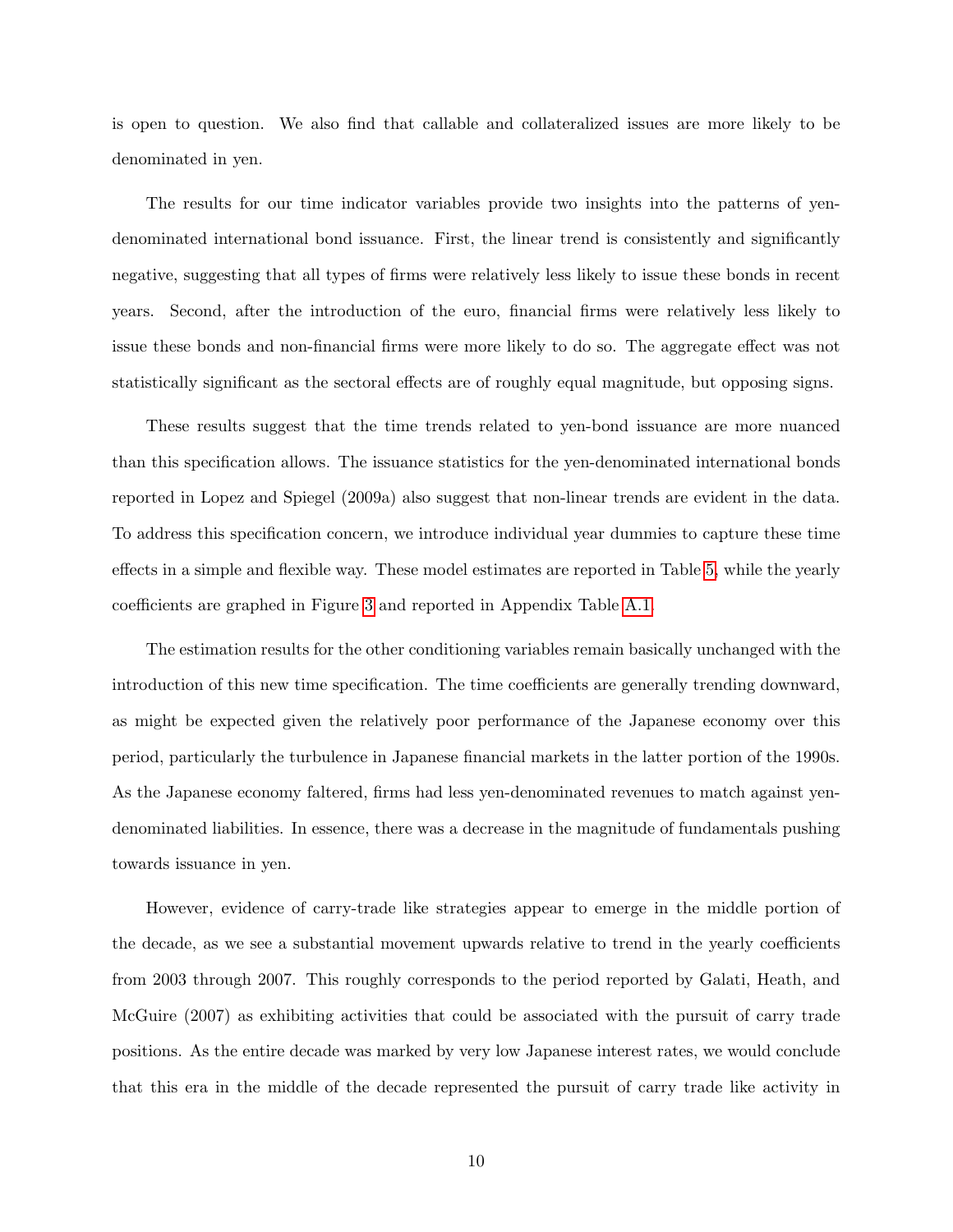international bond markets, as new issues were denominated in yen at an exceptional rate after conditioning for bond characteristics.

#### 3.2 Conditioning for trade with Japan

Table 6 repeats our empirical analysis but excludes Japanese firms from the sample in order to concentrate on the nature of the relationship between trade activity and funding in the context of the international bond markets. It can be seen that the removal of the Japanese-related issuers reduces our sample moderately. To incorporate the trade data into our analysis, we add a new variable, denoted as  $Trade/GDP$ , which measures the bilateral trade with Japan of the issuing firm's home country as a share of its GDP. As discussed above, we view this variable as potentially important indicator of firm fundamentals that may influence its currency denomination decision. In particular, since firms that export to Japan have a revenue stream that is likely to be positively correlated with yen movements, they might chose to access yen-denominated funding through the international bond markets to align the currency denomination of their liabilities with those of their revenue streams.

As shown in Table [6,](#page-27-0) the coefficient estimates for the firm-specific and issue-specific variables are qualitatively similar to the results in Table 4 that include the Japanese issuers. In addition, the year coefficient estimates presented in Figure [4](#page-21-0) and Appendix Table [A.2](#page-30-0) are similar as well.

The key result for this analysis is the significant coefficient estimate for the  $Trade/GDP$ variable for our three data samples. The coefficients are positive and significant when we do not condition for where firms are headquartered; see columns (1) through (3). However, the sign changes for the full and the financial samples when we include indicators for firms headquartered in the U.S. and Europe. Even for the non-financial firms, while the coefficient estimate is still positive, the point estimate is less than halved and is no longer statistically significant. The reasons for this sign change are not fully clear, but it is most certainly tied to specific issues corresponding to firm nationality. As in the previous section, the U.S. and European indicators have negative and significant coefficients, suggesting that they are less likely to issue yen-denominated debt. A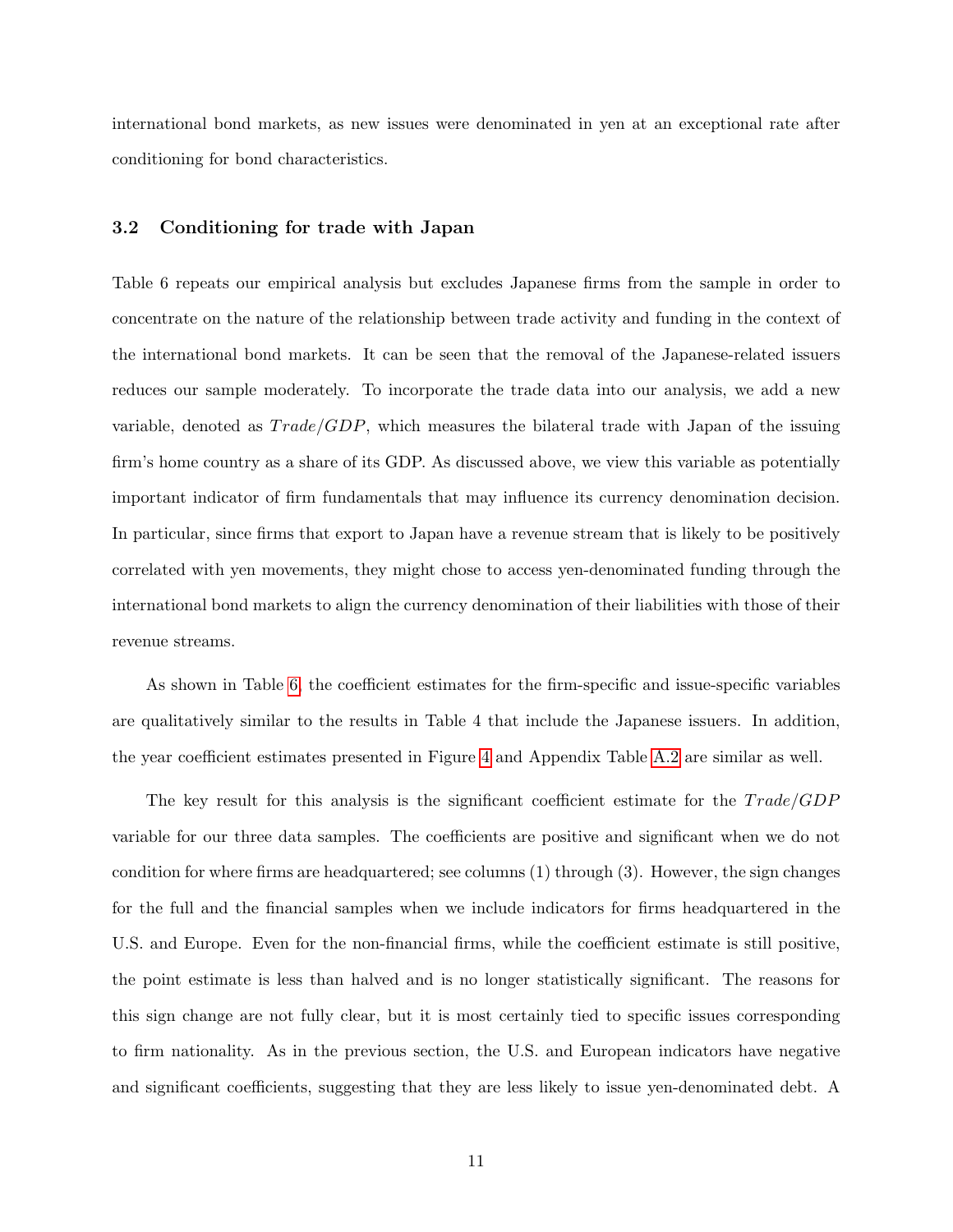potential explanation is again that the home country currencies of these countries are attractive as funding alternatives due to the large volumes of bond issuance in U.S. dollars and euro.

Regardless of the explanation, it also suggests that a relationship that has been found to be prevalent in the literature, as in Kedia and Mozumdar (2003) and Nandy (2010), is not as strong in explaining the probability of yen-denominated bond issuance, at least for the 16,502 issues in our sample originating from countries other than Japan, Europe, and the United States. The relative weakness we find in this relationship may be attributable to the carry-trade incentive faced by firms in the latter portion of our sample, where low Japanese interest rates gave even firms with little Japanese export activity an incentive to fund issues in yen.<sup>[9](#page-13-0)</sup>

Figure [4](#page-21-0) presents the coefficients on the year dummies and provides evidence that carry-trade associated incentives may have driven the movement towards issuance in yen, particularly for financial firms, during the latter portion of our sample. In particular, there is a notable uptick in the probability of yen issuance for financial firms in 2004, the period most associated with the beginning of attractive yen carry-trade opportunities when one considers both the interest rate differentials and the riskiness of market conditions. The response by non-financial firms appears later, turning up after 2006. Again, this result is intuitive, as we would expect that non-financial firms would be less likely to consider interest differentials in most currency denomination decisions, unless the incentives associated with such positions were extremely strong.

#### 3.3 Breakdown of the Carry Trade

With the onset of the global financial crisis in 2007, investors began rapidly unwinding their carrytrade positions and reducing their reliance on yen funding. As funding in carry-trade positions led to a depreciation in the value of the yen, we would expect the unwinding of such positions to reverse this effect. Indeed, Figure [5](#page-22-0) shows that the Japanese yen bottomed on June 22, 2007, and then began a long period of appreciation. In 2008, the yen nominal effective exchange rate appreciated by 32.4 percent, its largest move since the breakdown of Breton Woods in 1971 [Robinson (2009)].

<span id="page-13-0"></span> $90f$  course, the carry-trade opportunities also gave those firms that did export to Japan an even greater incentive to fund issues in yen, but our empirical specification does not seem capable of detecting that effect.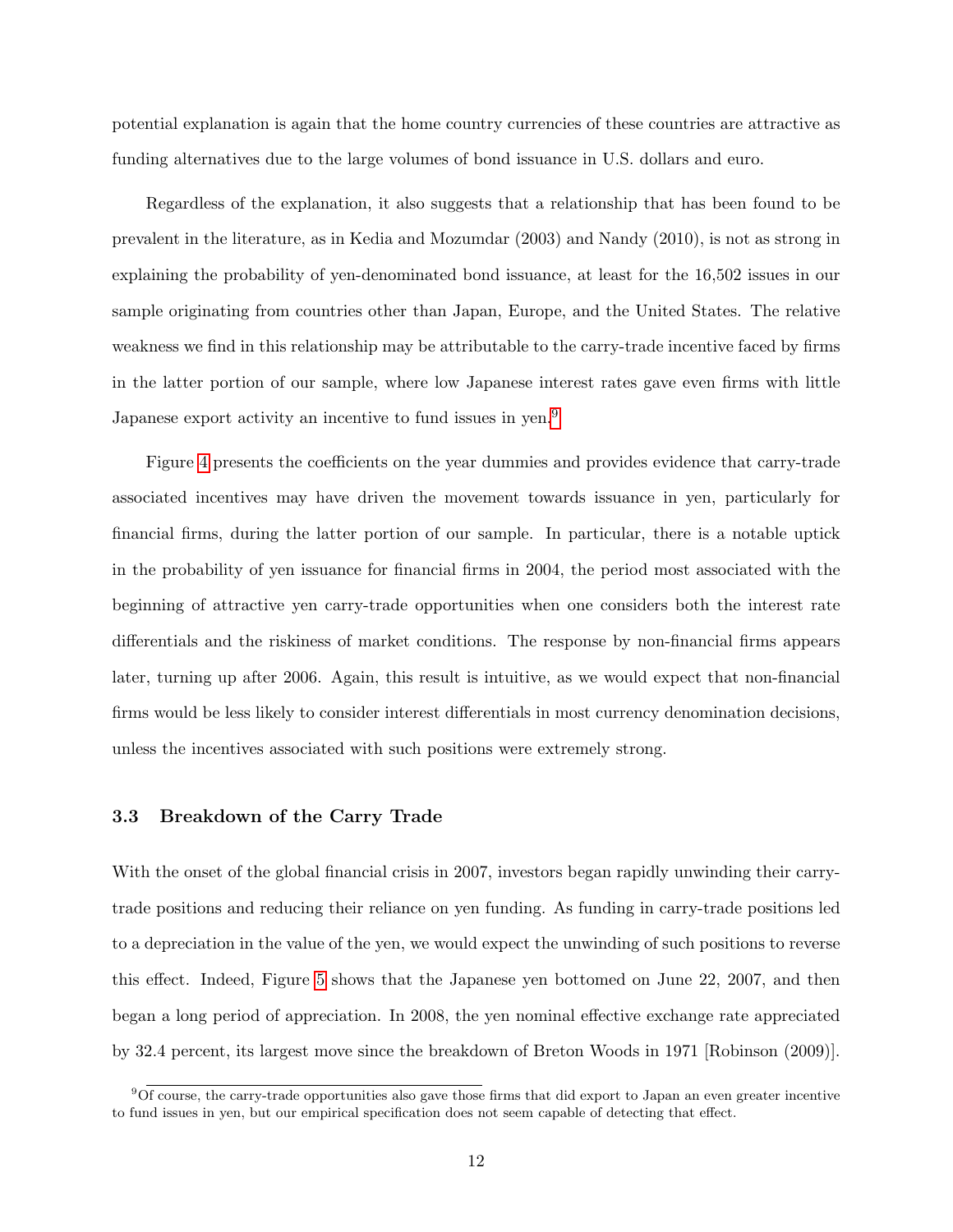With the removal of carry trade-incentives that may have been distorting the funding decisions of bond issuers, we would expect to see a resurgence in the relationship between fundamentals and currency denomination decisions. As such, we next introduce an interacted variable,  $(Trade/GDP) \times I(data \geq 6/22/07)$ , which takes the values of the  $Trade/GDP$  variable for issues after this date and zero otherwise.<sup>[10](#page-14-0)</sup> There are 7,944 observations in our full sample that satisfy this criterion. This interacted variable is meant to measure the impact that the breakdown of the carry trade had on the importance of economic fundamentals in the currency denomination decision.

The logit regression results including this variable are shown in Table [7;](#page-28-0) the year coefficient estimates are reported in Table [A.3.](#page-31-0) The coefficient estimates for the firm- and issue-specific variables are qualitatively unchanged relative to the results in Table [6.](#page-27-0) For the specifications without the USIssuer and EUIssuer indicator variables included, the  $Trade/GDP$  coefficients are similar, but a little smaller, than those reported in Table 6. When the nationality indicators are included, these estimated coefficients appear to be slightly large in absolute value for the full and financial sub-samples, but slightly smaller and still insignificant for the sample of non-financial firms.

Of more interest to us are the coefficient estimates on the interacted variable. These estimates are universally positive and significant. For the period after June 2007, the aggregate coefficients in the specifications without the nationality indicators are now much larger, suggesting that issuance of yen-denominated international bonds during this period was much more closely related to trade activity than before that date. The aggregate coefficients for the specifications with the nationality indicators net to a positive and clearly significant coefficient for the full sample, a small positive and probably significant coefficient for the financial firm sample, and positive but insignificant coefficient for the non-financial firm sample. These latter results also suggest that there was a resurgence in the role of fundamentals in the currency of issue decision subsequent to the breakdown of the carry trade in 2007. In summary, this refinement of the trade proxy variable indicates that the sharp reduction in the carry trade subsequent to the start of the global financial crisis in 2007 allowed

<span id="page-14-0"></span> $^{10}$ It can be seen that there is also a local maximum at the later date of 8/15/2008. As a robustness check, we also examined a variable interacting Trade/GDP and this later date. These results were essentially the same and are available from the authors upon request.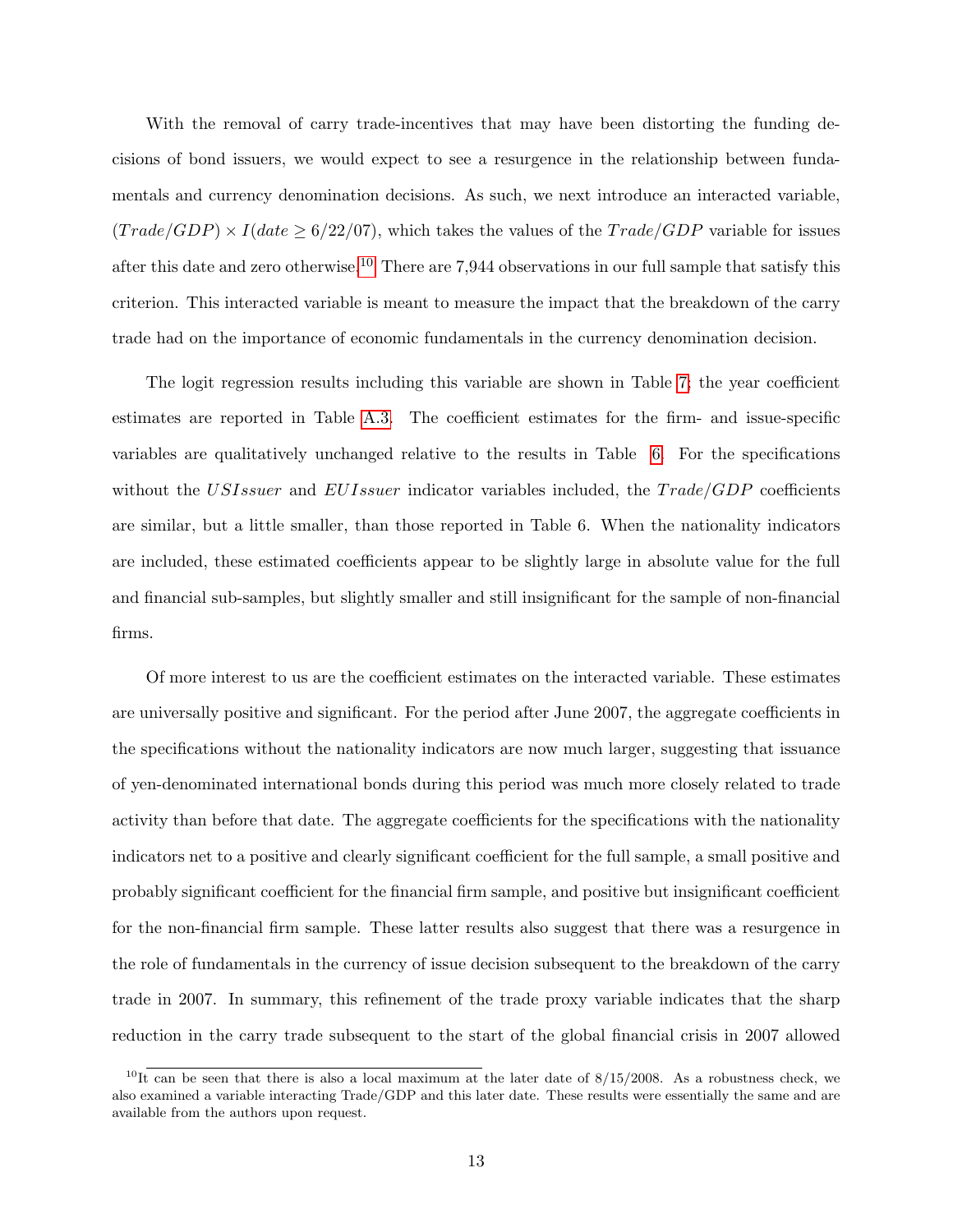the fundamental economic drivers of currency denomination decisions to become more relevant, especially for firms not headquartered in the U.S. or Europe.

## 4 Conclusion

In this chapter, we examine micro evidence on the role of the carry trade in influencing issuers' individual currency of issue decisions. We find that during the period that many associate with carry trade opportunities, the role of trade patterns in influencing debt currency denomination decisions, something that had been identified in the previous literature as being influential, was muted. This suggests that issuers deviated from fundamental concerns during the middle portion of the previous decade to take advantage of the apparent profit opportunities afforded by the pursuit of carry trades. However, an interactive term that measures the influence of trade patterns after the peak of the carry trade indicates that the influence of trade patterns was over ten times larger after the breakdown of the carry trade than it was during the heavy carry trade period. Once these exceptional yen carry trade opportunities were no longer available, primarily due to increased market volatility associated with the onset of the global financial crisis, we observe a resurgence in the role of economic fundamentals in bond currency denomination.

Our results therefore provide mixed support for the literature that claims that economic fundamentals influence currency denomination decisions in international debt issues. On one hand, we do identify a period where the influence of trade patterns appears to work in the proper direction. After the onset of the global financial crisis in the summer of 2007 discouraged international bond issuers from funding in yen to pursue carry trade profits, we find that firms that originate in countries that export more to Japan are more likely to issue yen-denominated debt. This is in keeping with the notion that the issuance decisions of these firms are designed to align revenue and liability streams, and thereby mitigate exchange rate risk exposure.

However, the role of trade was much less apparent prior to the breakdown of carry trade opportunities. During this period, the coefficient estimate on trade was one-tenth of its magnitude subsequent to the breakdown of the carry trade, and entered either insignificantly or with the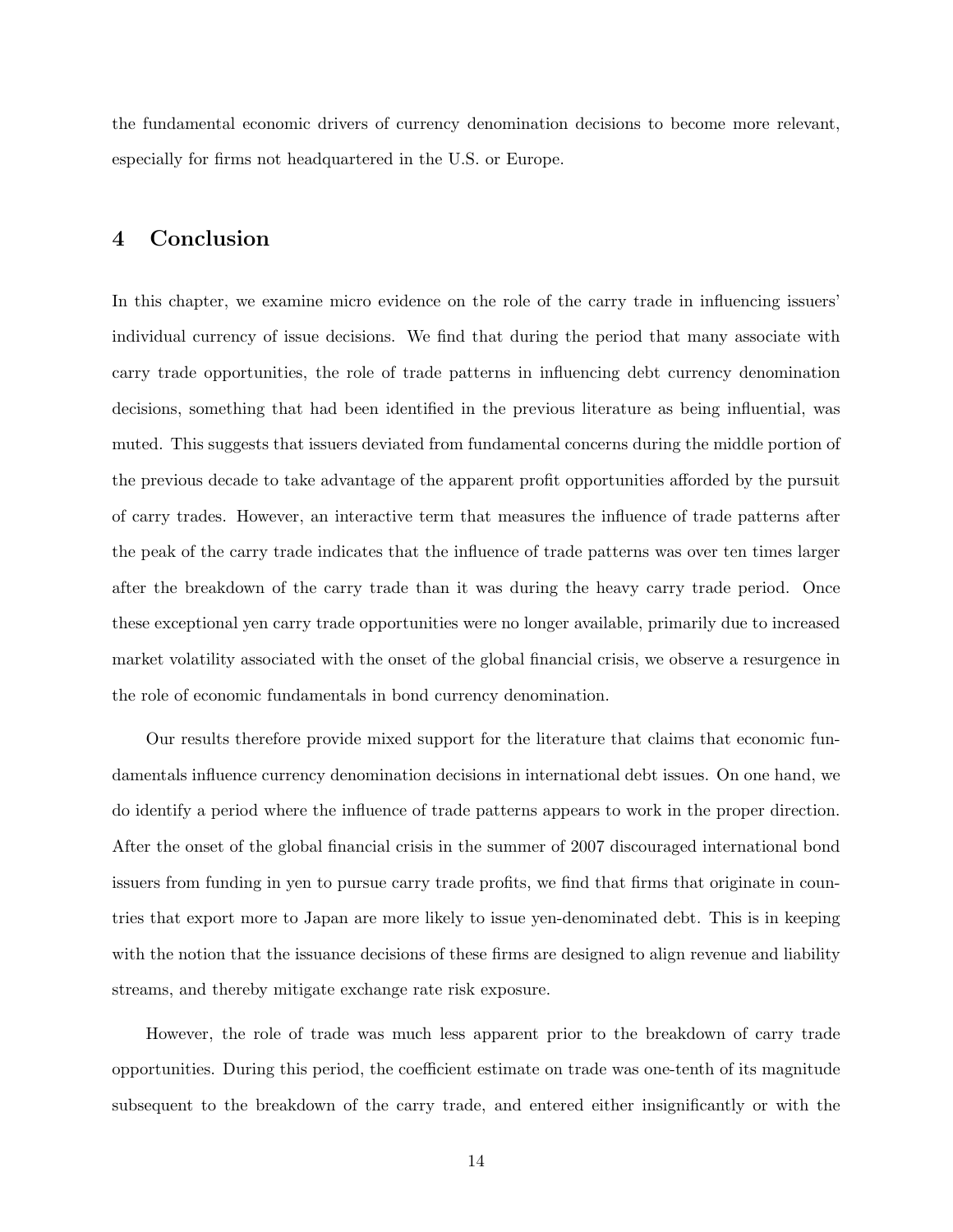wrong sign after conditioning for firms originating in the United States and the European Union. This suggests that the role of fundamentals was overcome during the carry trade period by the motivation to capitalize on potential reduced funding costs associated with carry trade gains.

To the extent that bond issuers funded in yen to take advantage of carry trade opportunities, international bond markets may provide an additional channel through which pursuit of carry trade like strategies can exacerbate exchange rate volatility. These issuers were funding in yen during the "carry trade period" identified in the paper, providing yet another force for yen depreciation during this period, and then likely raising yen to cover their debt obligations when the carry trade collapsed. To the extent that investors behaved in this manner, the pursuit of carry trade like strategies in international bond markets is likely to act towards expanding exchange rate volatility in the same manner as that of more standard carry trade activities.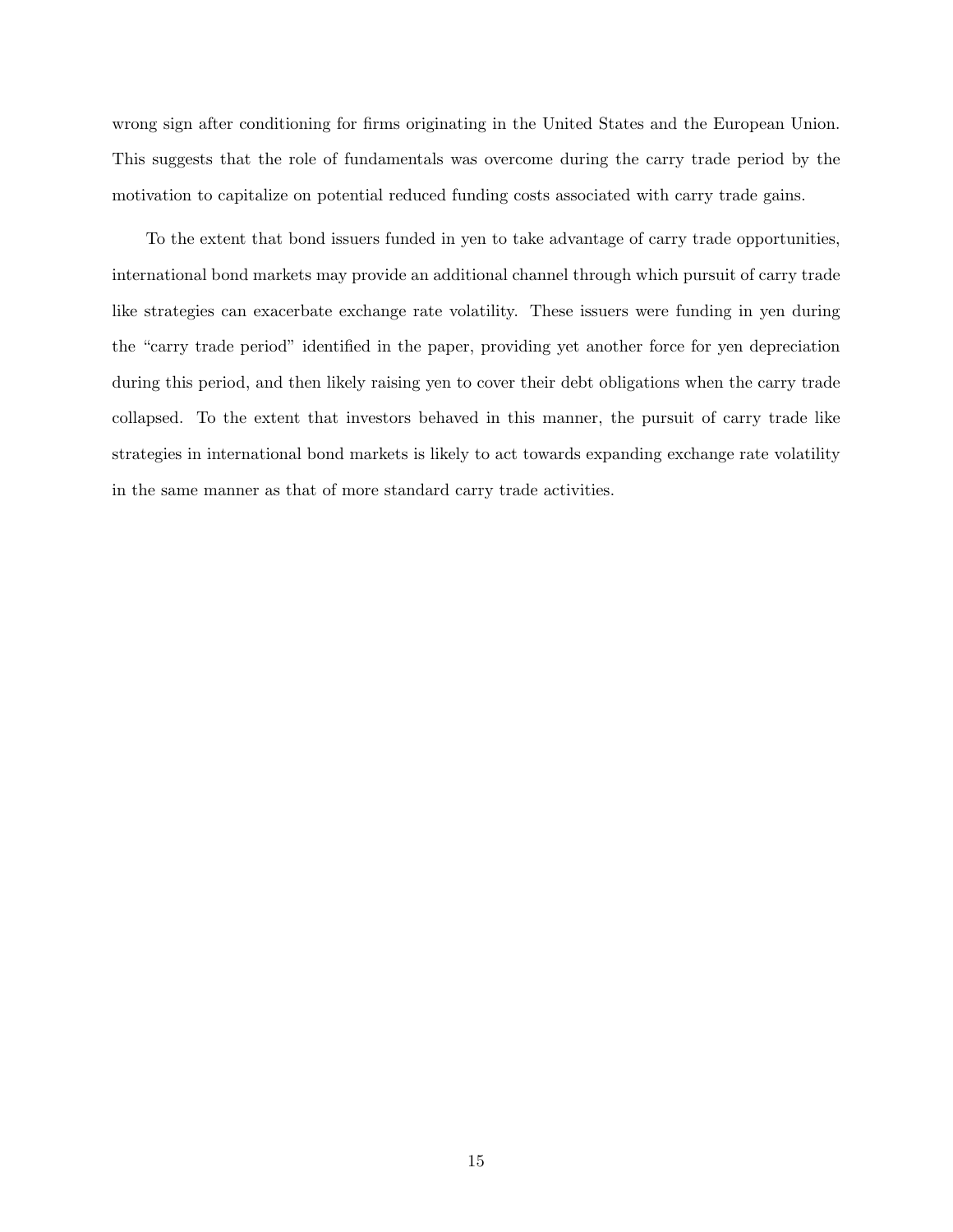## References

- Brunnermeier, M. A., L. H. Pedersen, and S. Nagel (2008): "Carry Trades and Currency Crashes," NBER Working Paper No. 14473.
- Burnside, C., M. Eichenbaum, and S. Rebelo (2007): "The Returns to Currency Speculation in Emerging Markets," American Economic Review, 97(2), 333–338.
- DARVAS, Z. (2009): "Leveraged Carry Trade Portfolios," Journal of Banking and Finance, 33, 944–957.
- Fong, W. M. (2010): "A Stochastic Dominance Analysis of Yen Carry Trades," Journal of Banking and Finance, Forthcoming.
- GALATI, G., A. HEATH, AND P. MCGUIRE (2007): "Evidence of Carry Trade Activity," BIS Quarterly Review, pp. 27–41.
- Galati, G., and M. T. Melvin (2004): "Why Has FX Trading Surged? Explaining the 2004 Triennial Survey," BIS Quarterly Review, pp. 67–74.
- Gyntelberg, J., and E. Remonola (2007): "Risk in Carry Trades: A Look at Target Currencies in Asia and the Pacific," Bank of International Settlements Quarterly Review, pp. 73–82.
- Hale, G. B., and M. M. Spiegel (2008): "Carry Trades and Currency Crashes," FRBSF Working Paper No. 2008-20.
- Ito, T. (2002): "Is Foreign Exchange Intervention Effective?: The Japanese Experiences in the 1990s," NBER Working Paper no. 8914.
- JORDA, O., AND A. M. TAYLOR (2009): "The Carry Trade and Fundamentals: Nothing to Fear but FEER itself," NBER Working Paper No. 15518.
- Kedia, S., and A. Mozumdar (2003): "Foreign Currency-Denominated Debt: An Empirical Examination," Journal of Business, 76.
- Lopez, J. A., and M. M. Spiegel (2009a): "Foreign Bank Lending and Bond Underwriting in Japan During the Lost Decade," in China and Asia: Economic and Financial Interactions, Proceedings of the 2006 Asia Pacific Economic Association Conference, ed. by C. Y. Won, and K. Y. Wong, pp. 197–214. Routledge.
	- (2009b): "Foreign Entry into Underwriting Services: Evidence from Japan's "Big Bang" Deregulation," FRBSF Working Paper No. 2009-14.
- Nandy, D. K. (2010): "Why Do Firms Denominate Bank Loans in Foreign Currencies?: Empirical Evidence from Canada and the U.K.," Journal of Economics and Business, forthcoming.
- Robinson, G. (2009): "Why the Yen is Defying Gravity," Financial Times ft.com/alphaville, http://ftalphaville.ft.com/blog/2009/01/21/51462/why-the-yen-is-defying-economic-gravity/.
- Santos, J., and K. Tsatsaronis (2006): "The Cost of Barriers to Trade: Evidence from the European Market for Bond Underwriting," in Cadernos do Mercado de Valores Mobiliários, vol. 24, pp. 34–63. Special issue of CMVM 15th anniversary.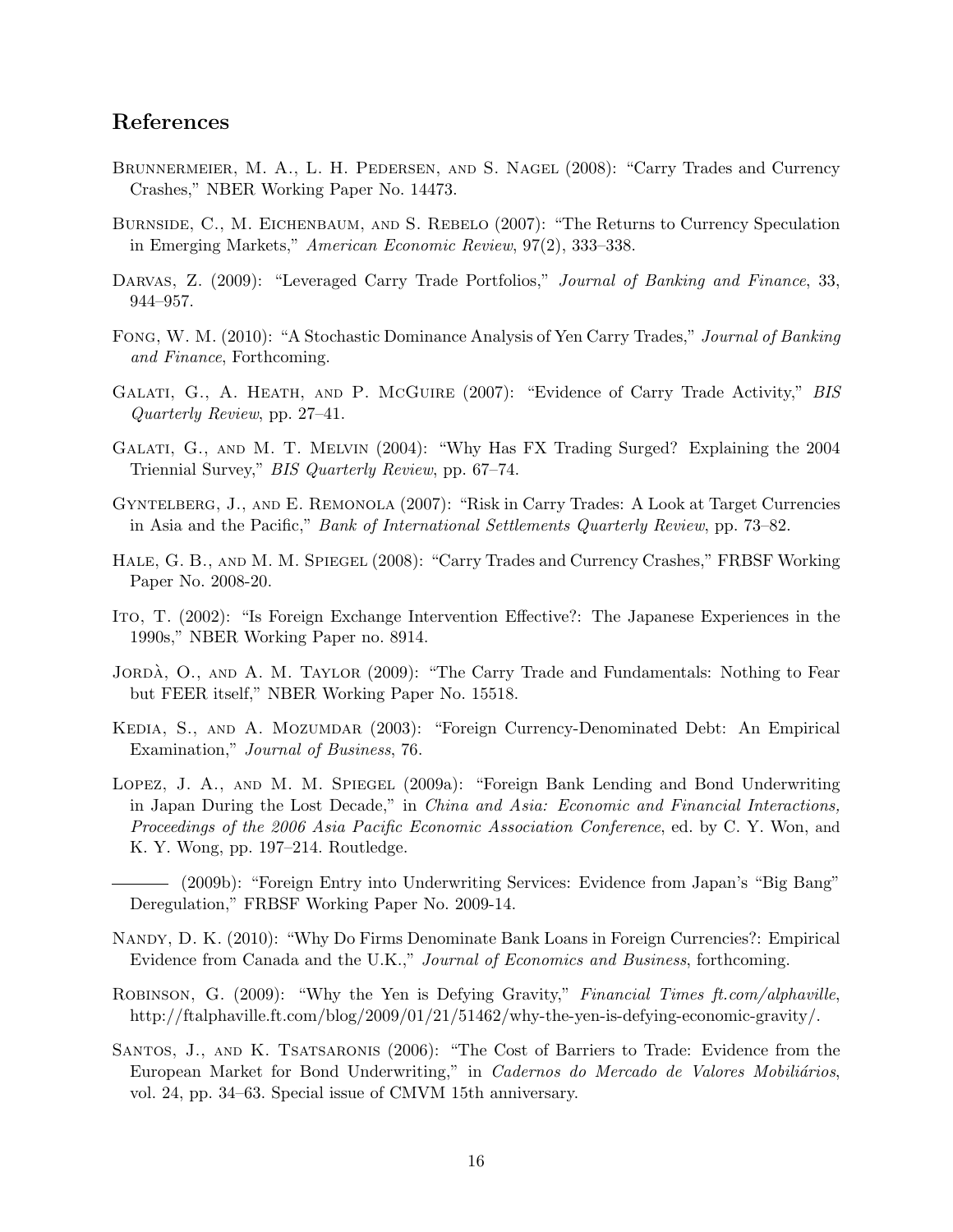<span id="page-18-0"></span>

Figure 1: Relationship between trade and yen issuance: 1990-2007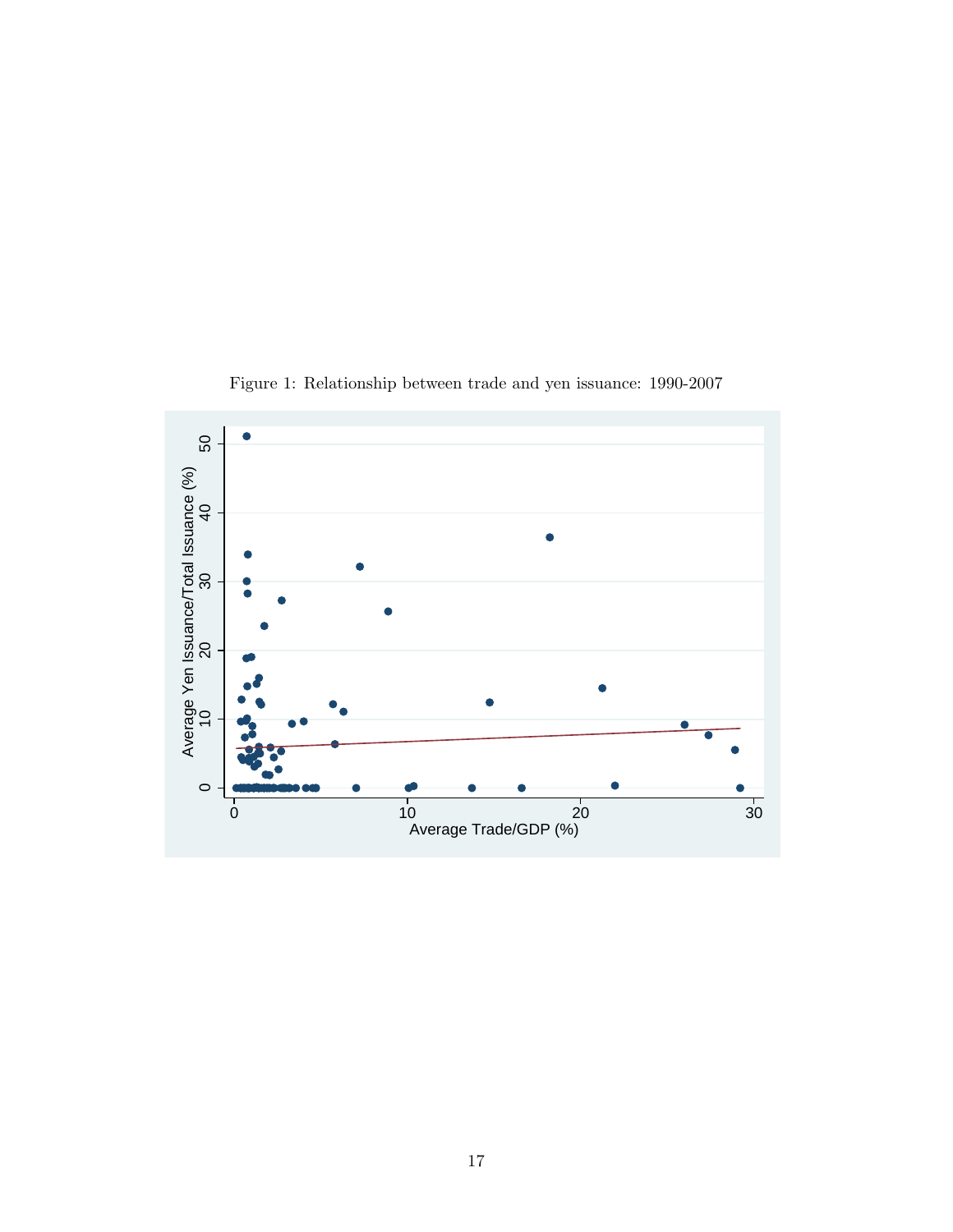<span id="page-19-0"></span>

Figure 2: Relationship between trade and yen issuance: 2008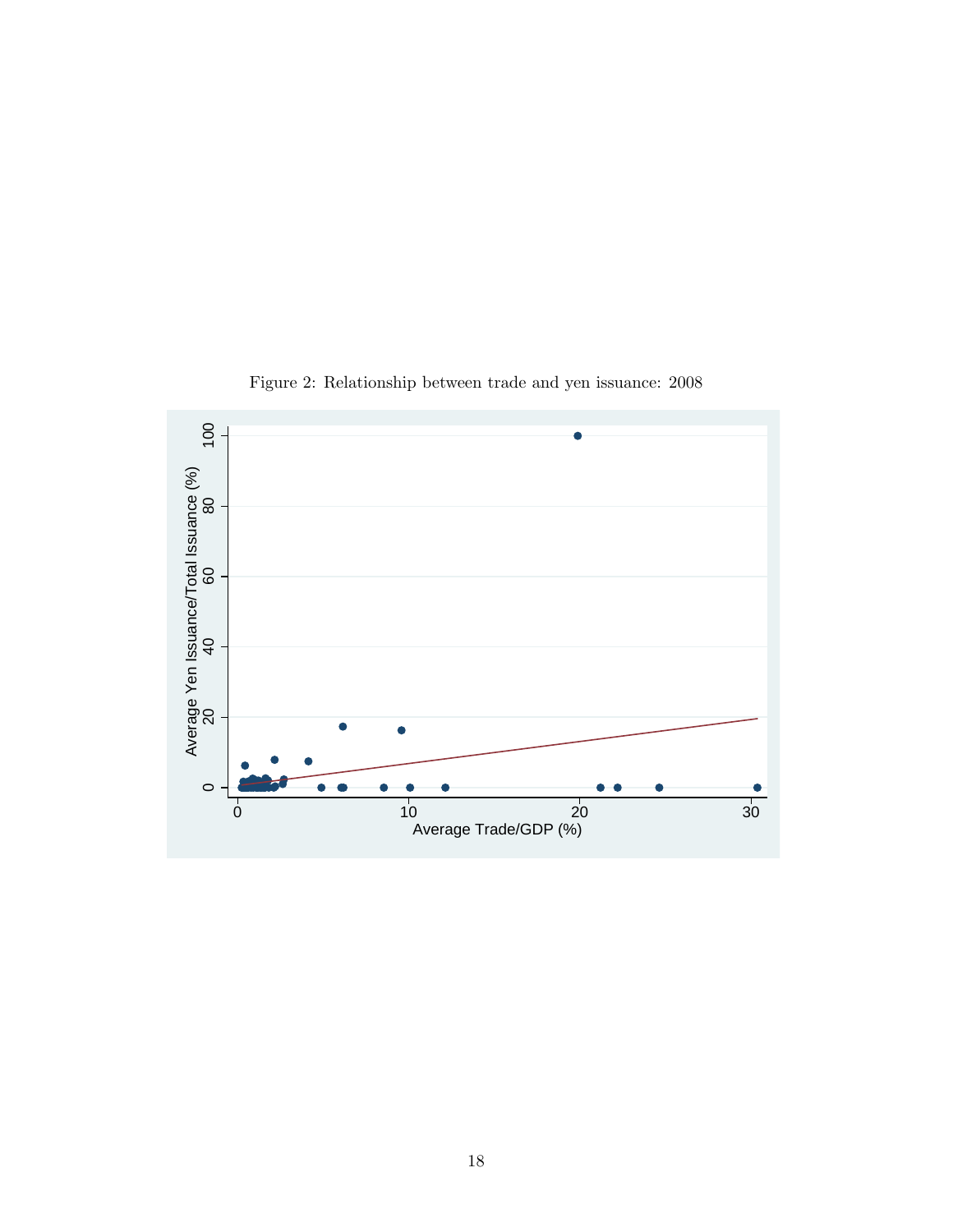<span id="page-20-0"></span>Figure 3: Coefficients on Year Dummies from Table [5,](#page-26-0) models (1) to (3)

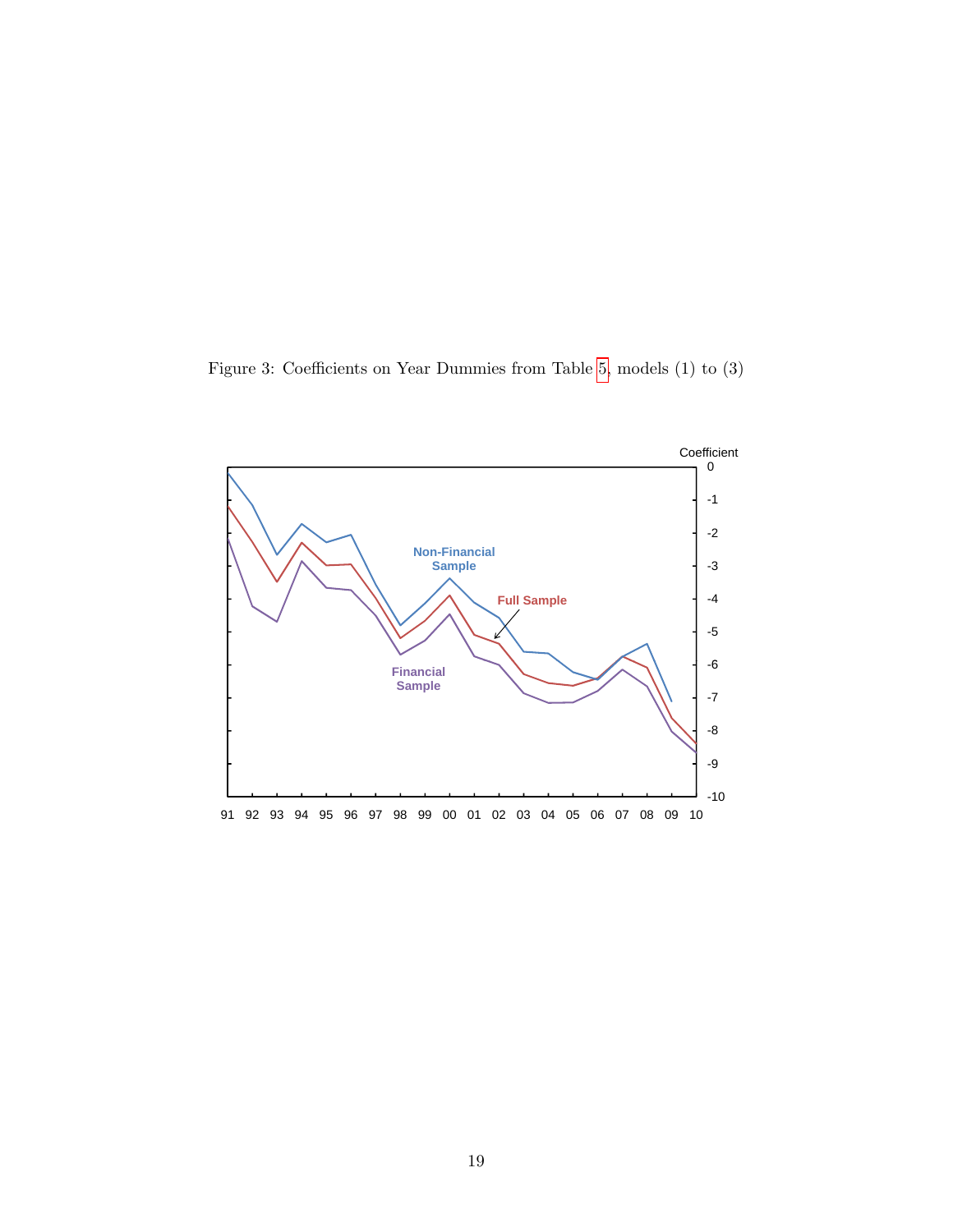<span id="page-21-0"></span>Figure 4: Coefficients on Year Dummies from Table [6,](#page-27-0) models (1) to (3)

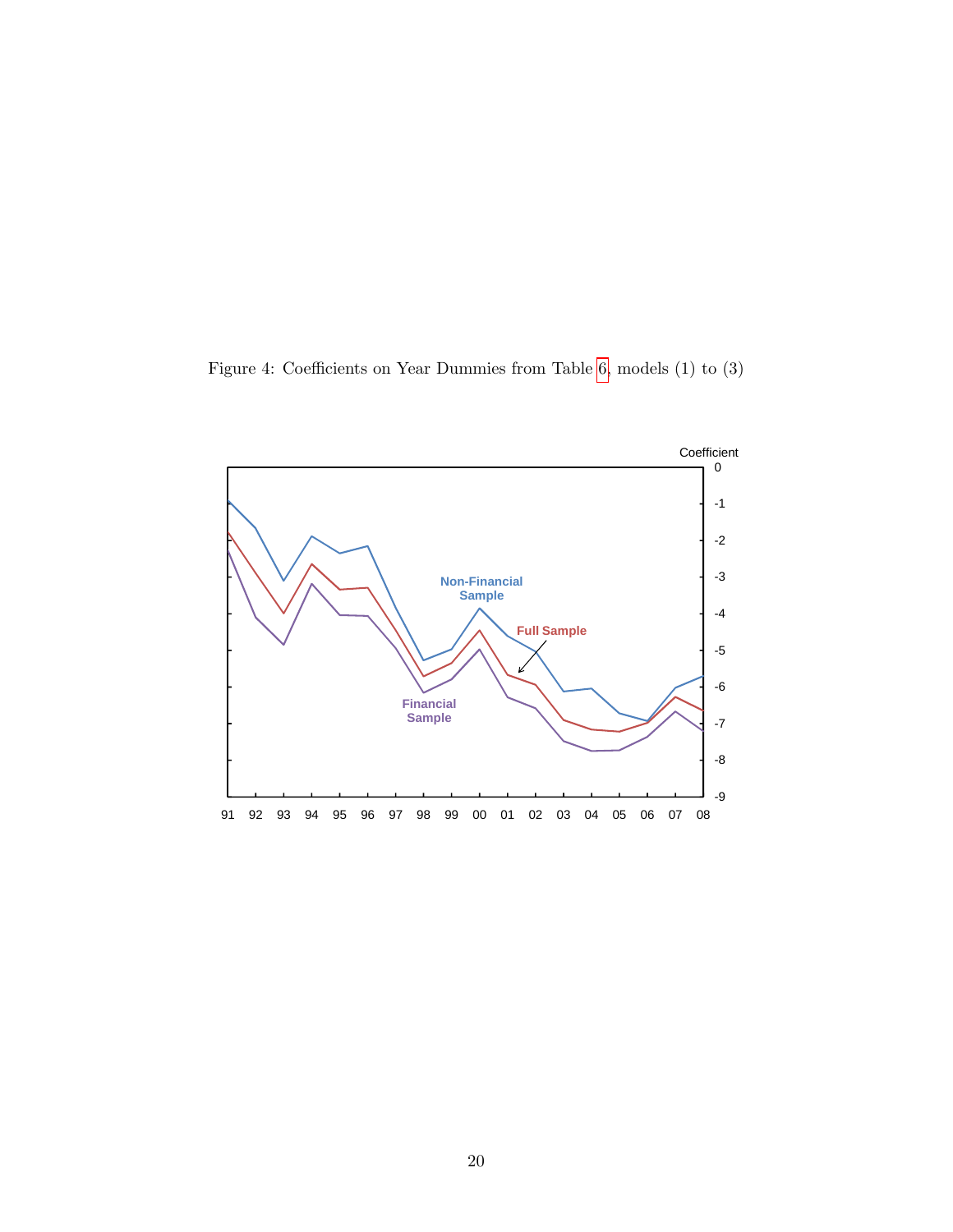Figure 5: JPY/USD Exchange rate

<span id="page-22-0"></span>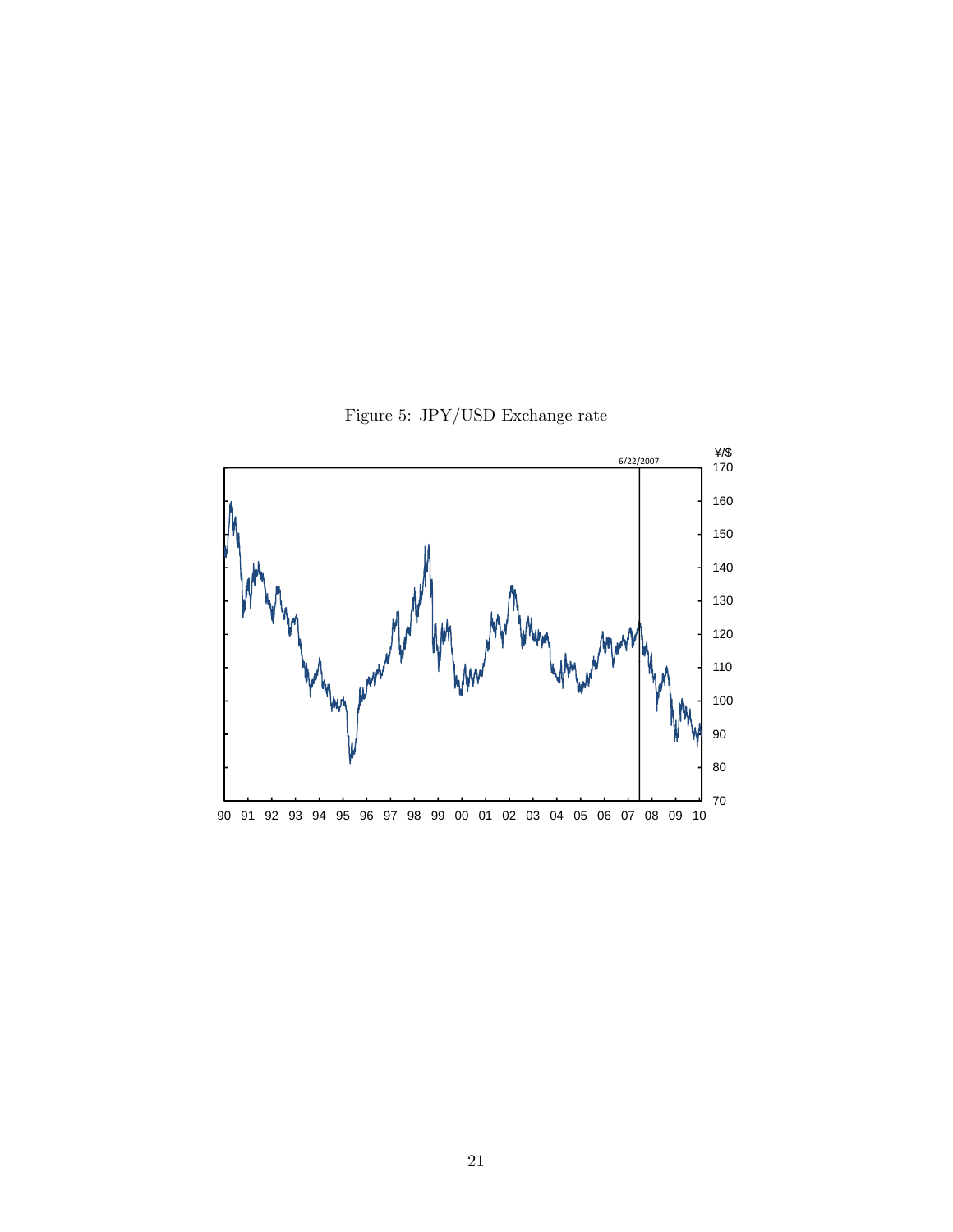<span id="page-23-0"></span>

| Number of:                    |        |        | Full Sample Financials Non-Financials |
|-------------------------------|--------|--------|---------------------------------------|
| <i>Issues</i>                 | 79,346 | 49,803 | 29,534                                |
| <b>JPN</b> issues             | 3,140  | 720    | 2,420                                 |
| US issues                     | 15,967 | 8,795  | 7,170                                 |
| EU issues                     | 44,187 | 31,184 | 13,002                                |
| Other issues                  | 16,052 | 9,104  | 6,942                                 |
| <b>JPY</b> denominated issues | 12,364 | 7,742  | 4,622                                 |
| USD denominated issues        | 26,377 | 16,170 | 10,205                                |
| EUR denominated issues        | 13,868 | 9,093  | 4,774                                 |
| JPN issues in JPY             | 2,291  | 432    | 1,859                                 |
| US issues in JPY              | 1,614  | 754    | 860                                   |
| EU issues in JPY              | 6,019  | 4,806  | 1,213                                 |

Table 1: Tabulations of bond issues in our sample

Table 2: Tabulations of firms in our sample

<span id="page-23-1"></span>

| Number of:                   | Full Sample |       | Financials Non-Financials |
|------------------------------|-------------|-------|---------------------------|
| Firms                        | 8,075       | 2,486 | 5,585                     |
| <b>JPN</b> firms             | 625         | 120   | 505                       |
| US firms                     | 1,609       | 371   | 1,237                     |
| EU firms                     | 3,237       | 1,193 | 2,043                     |
| Other firms                  | 2,604       | 802   | 1,800                     |
| Firms placing JPY issues     | 1,341       | 587   | 754                       |
| Firms placing USD issues     | 4,521       | 1,406 | 3,114                     |
| Firms placing EUR issues     | 2,366       | 832   | 1,533                     |
| JPN firms placing JPY issues | 371         | 70    | 301                       |
| US firms placing JPY issues  | 143         | 73    | 70                        |
| EU firms placing JPY issues  | 535         | 314   | 221                       |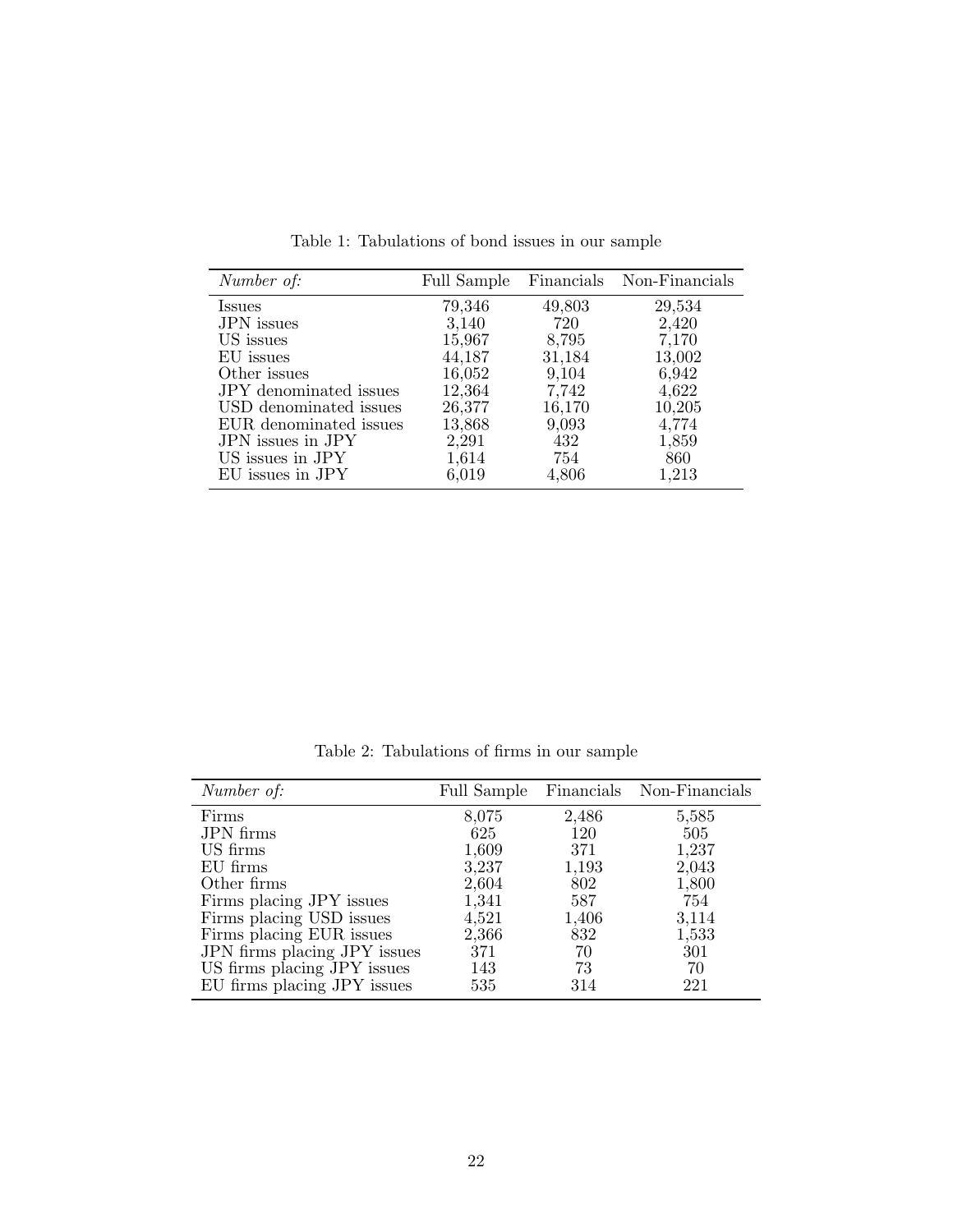|                      | Mean   | SD    | Median | IQR  |
|----------------------|--------|-------|--------|------|
| $I(Yen=1)$           | 0.16   | 0.36  |        |      |
| Euro: I(year>=1999)  | 0.73   | 0.44  |        |      |
| <b>JPNIssuer</b>     | 0.040  | 0.19  |        | 0    |
| Unseasoned           | 0.11   | 0.31  |        | O    |
| JPNIssuer×Unseasoned | 0.0065 | 0.080 |        |      |
| Log(Dealval)         | 18.2   | 1.87  | 18.3   | 2.71 |
| YTM                  | 5.59   | 4.63  | 5.27   | 3.38 |
| Log(YrsToMat)        | 1.75   | 0.86  | 1.61   | 1.20 |
| Callable             | 0.27   | 0.44  |        |      |
| Invgrade             | 0.93   | 0.26  |        |      |
| Collateralized       | 0.085  | 0.28  |        |      |
| <b>USIssuer</b>      | 0.20   | 0.40  |        |      |
| EUIssuer             | 0.56   | 0.50  |        |      |
| Observations         | 79346  |       |        |      |

Table 3: Summary Statistics

(a) Sample with Japanese issuers

|  |  | (b) Sample with trade, excluding Japanese issuers |  |  |  |  |
|--|--|---------------------------------------------------|--|--|--|--|
|--|--|---------------------------------------------------|--|--|--|--|

<span id="page-24-0"></span>

|                                                                        | Mean  | SD   | Median | IQR  |
|------------------------------------------------------------------------|-------|------|--------|------|
| $I(Yen=1)$                                                             | 0.14  | 0.35 | 0      | 0    |
| Trade/GDP                                                              | 2.11  | 2.81 | 1.51   | 1.12 |
| $\text{Trade}/\text{GDP} \times I(\text{date}\geq 22 \text{Jul} 2007)$ | 0.23  | 1.05 |        |      |
| Unseasoned                                                             | 0.10  | 0.30 |        | 0    |
| Log(Dealval)                                                           | 18.2  | 1.85 | 18.3   | 2.71 |
| YTM                                                                    | 5.73  | 4.76 | 5.36   | 3.15 |
| Log(YrsToMat)                                                          | 1.77  | 0.88 | 1.64   | 1.20 |
| Callable                                                               | 0.27  | 0.45 | 0      |      |
| Invgrade                                                               | 0.93  | 0.26 |        | 0    |
| Collateralized                                                         | 0.082 | 0.27 |        |      |
| <b>USIssuer</b>                                                        | 0.21  | 0.41 |        |      |
| EUIssuer                                                               | 0.58  | 0.49 |        |      |
| Observations                                                           | 67226 |      |        |      |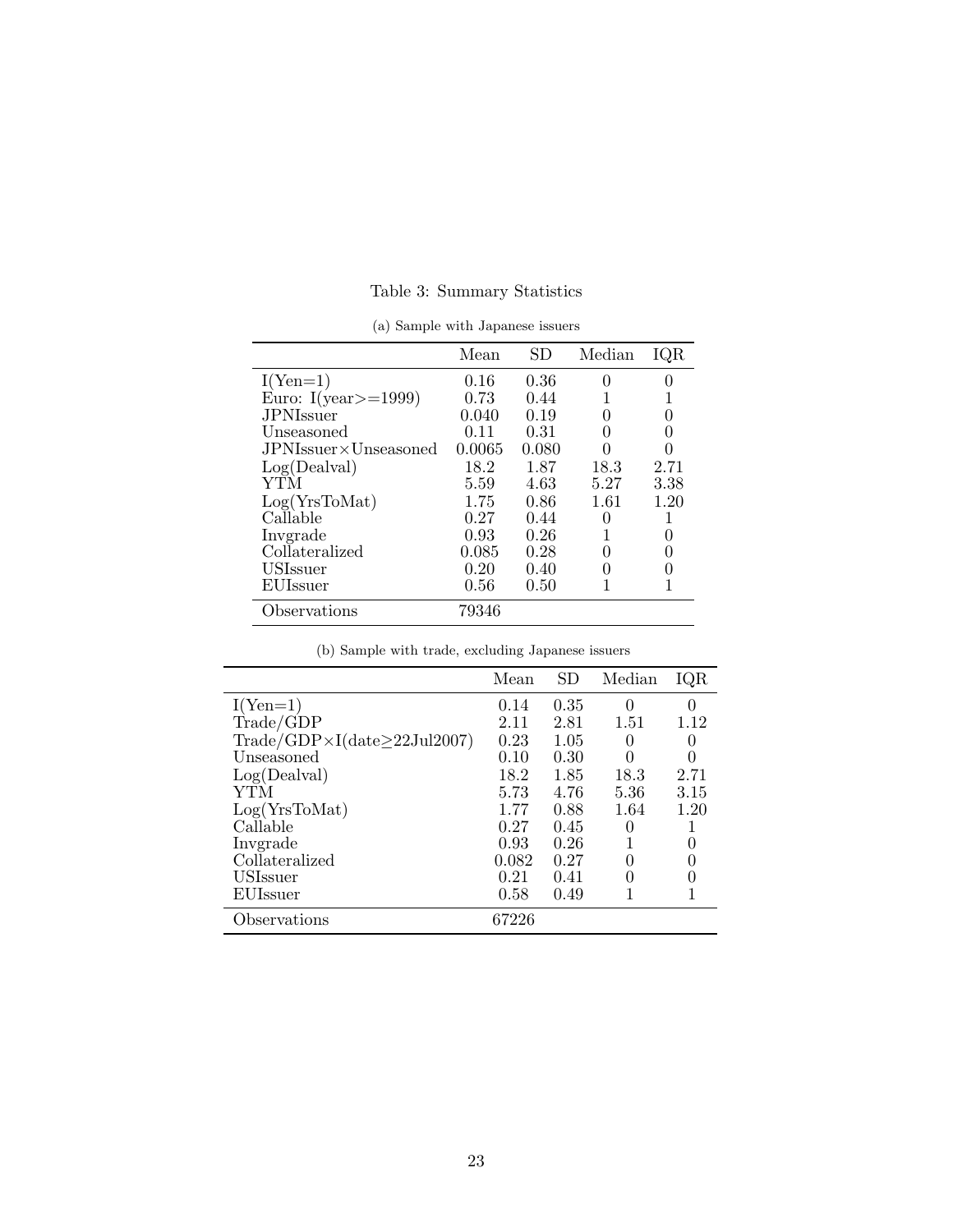<span id="page-25-0"></span>

|                         | (1)        | (2)        | (3)        | (4)                   | (5)                   | (6)                   |
|-------------------------|------------|------------|------------|-----------------------|-----------------------|-----------------------|
|                         | Full       | Fin        | NonFin     | Full                  | Fin                   | NonFin                |
| Year                    | $-0.29***$ | $-0.25***$ | $-0.35***$ | $-0.29***$            | $-0.26***$            | $-0.35***$            |
|                         | (0.0068)   | (0.0081)   | (0.013)    | (0.0069)              | (0.0083)              | (0.013)               |
| Euro: I(year $>=$ 1999) | $-0.088$   | $-0.30***$ | $0.33***$  | $-0.082$              | $-0.32***$            | $0.35***$             |
|                         | (0.058)    | (0.071)    | (0.11)     | (0.058)               | (0.072)               | (0.11)                |
| <b>JPNIssuer</b>        | $1.93***$  | $1.64***$  | $1.76***$  | $1.37***$             | $0.99***$             | $1.35***$             |
|                         | (0.061)    | (0.11)     | (0.086)    | (0.068)               | (0.12)                | (0.10)                |
| Unseasoned              | $-0.63***$ | $-0.48***$ | $-0.97***$ | $-0.74***$            | $-0.56***$            | $-1.00***$            |
|                         | (0.080)    | (0.15)     | (0.11)     | (0.079)               | (0.14)                | (0.10)                |
| JPNIssuer×Unseasoned    | $0.29*$    | 0.45       | $0.41***$  | $0.38***$             | 0.55                  | $0.46**$              |
|                         | (0.15)     | (0.38)     | (0.19)     | (0.15)                | (0.38)                | (0.19)                |
| Log(Dealval)            | $-0.43***$ | $-0.42***$ | $-0.49***$ | $-0.44***$            | $-0.42***$            | $-0.49***$            |
|                         | (0.0091)   | (0.011)    | (0.018)    | (0.0093)              | (0.012)               | (0.018)               |
| <b>YTM</b>              | $-0.95***$ | $-0.91***$ | $-1.05***$ | $-0.96***$            | $-0.92***$            | $-1.06***$            |
|                         | (0.016)    | (0.022)    | (0.021)    | (0.016)               | (0.022)               | (0.021)               |
| Log(YrsToMat)           | $1.10***$  | $1.27***$  | $0.69***$  | $1.13***$             | $1.31***$             | $0.72***$             |
|                         | (0.024)    | (0.032)    | (0.039)    | (0.025)               | (0.033)               | (0.040)               |
| Callable                | $0.81***$  | $0.72***$  | $1.10***$  | $0.80***$             | $0.71***$             | $1.04***$             |
|                         | (0.032)    | (0.035)    | (0.072)    | (0.032)               | (0.036)               | (0.071)               |
| Invgrade                | $-0.78***$ | $-0.025$   | $-1.57***$ | $-0.43***$            | $0.29***$             | $-1.30***$            |
|                         | (0.070)    | (0.11)     | (0.11)     | (0.068)               | (0.11)                | (0.11)                |
| Collateralized          | $-1.10***$ | $-1.44***$ | $-0.63***$ | $-1.04***$            | $-1.31***$            | $-0.73***$            |
|                         | (0.077)    | (0.12)     | (0.12)     | (0.079)               | (0.12)                | (0.12)                |
| <b>USIssuer</b>         |            |            |            | $-0.45***$<br>(0.047) | $-0.61***$<br>(0.064) | $-0.13$<br>(0.082)    |
| EUIssuer                |            |            |            | $-0.78***$<br>(0.039) | $-0.82***$<br>(0.048) | $-0.73***$<br>(0.077) |
| Constant                | $584.4***$ | $515.1***$ | $702.5***$ | $595.7***$            | $530.2***$            | 708.4***              |
|                         | (13.7)     | (16.3)     | (25.3)     | (13.8)                | (16.6)                | (25.4)                |
| Observations            | 79346      | 49803      | 29534      | 79346                 | 49803                 | 29534                 |
| Pseudo $R^2$            | 0.54       | 0.50       | 0.62       | 0.54                  | 0.51                  | 0.62                  |

Table 4: All bond issuers, with time trend

Logit estimation. Robust standard errors in parentheses<br>\*  $p < 0.10$ , \*\*  $p < 0.05$ , \*\*\*  $p < 0.01$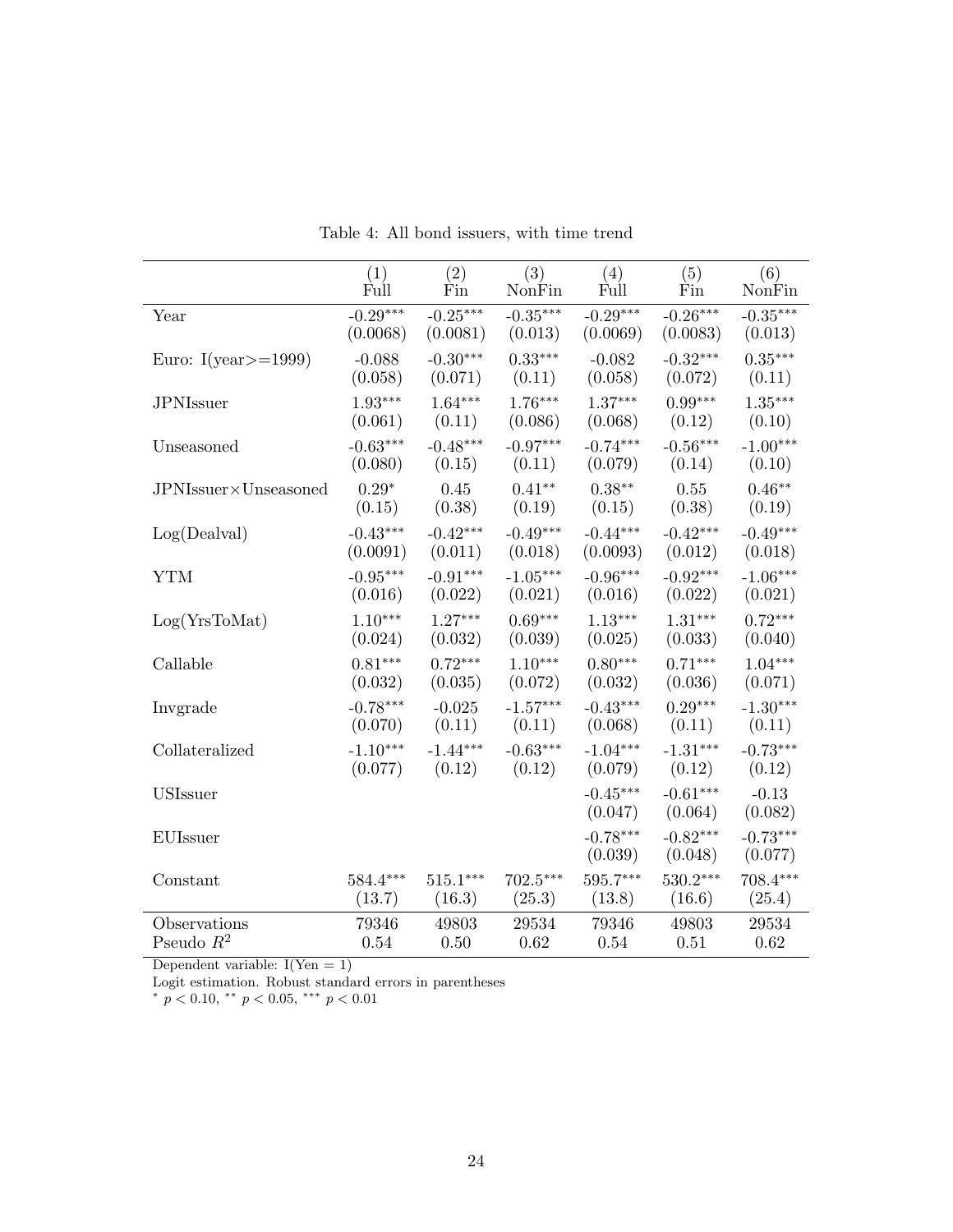<span id="page-26-0"></span>

|                      | (1)        | (2)        | (3)        | (4)                   | (5)                   | (6)                   |
|----------------------|------------|------------|------------|-----------------------|-----------------------|-----------------------|
|                      | Full       | Fin        | NonFin     | Full                  | Fin                   | NonFin                |
| <b>JPNIssuer</b>     | $1.85***$  | $1.67***$  | $1.65***$  | $1.22***$             | $0.91***$             | $1.18***$             |
|                      | (0.065)    | (0.12)     | (0.092)    | (0.072)               | (0.13)                | (0.11)                |
| Unseasoned           | $-0.69***$ | $-0.57***$ | $-0.98***$ | $-0.81***$            | $-0.67***$            | $-1.02***$            |
|                      | (0.090)    | (0.15)     | (0.12)     | (0.090)               | (0.15)                | (0.12)                |
| JPNIssuer×Unseasoned | 0.21       | 0.17       | $0.36*$    | $0.30*$               | 0.25                  | $0.42**$              |
|                      | (0.16)     | (0.41)     | (0.19)     | (0.16)                | (0.42)                | (0.19)                |
| Log(Dealval)         | $-0.43***$ | $-0.41***$ | $-0.49***$ | $-0.44***$            | $-0.41***$            | $-0.49***$            |
|                      | (0.0094)   | (0.011)    | (0.019)    | (0.0096)              | (0.012)               | (0.019)               |
| <b>YTM</b>           | $-1.05***$ | $-1.02***$ | $-1.12***$ | $-1.06***$            | $-1.04***$            | $-1.14***$            |
|                      | (0.020)    | (0.027)    | (0.024)    | (0.020)               | (0.028)               | (0.024)               |
| Log(YrsToMat)        | $1.16***$  | $1.38***$  | $0.71***$  | $1.19***$             | $1.42***$             | $0.74***$             |
|                      | (0.026)    | (0.035)    | (0.041)    | (0.027)               | (0.036)               | (0.042)               |
| Callable             | $1.02***$  | $0.95***$  | $1.22***$  | $1.02***$             | $0.95***$             | $1.16***$             |
|                      | (0.036)    | (0.040)    | (0.081)    | (0.037)               | (0.042)               | (0.081)               |
| Invgrade             | $-0.86***$ | $-0.093$   | $-1.65***$ | $-0.49***$            | $0.22*$               | $-1.36***$            |
|                      | (0.075)    | (0.12)     | (0.12)     | (0.073)               | (0.12)                | (0.12)                |
| Collateralized       | $-1.14***$ | $-1.44***$ | $-0.65***$ | $-1.07***$            | $-1.30***$            | $-0.73***$            |
|                      | (0.087)    | (0.12)     | (0.13)     | (0.089)               | (0.13)                | (0.14)                |
| <b>USIssuer</b>      |            |            |            | $-0.60***$<br>(0.050) | $-0.83***$<br>(0.070) | $-0.18**$<br>(0.086)  |
| <b>EUIssuer</b>      |            |            |            | $-0.86***$<br>(0.041) | $-0.94***$<br>(0.050) | $-0.76***$<br>(0.079) |
| Constant             | $13.8***$  | $12.8***$  | $16.2***$  | $14.3***$             | $13.3***$             | $16.5***$             |
|                      | (0.24)     | (0.32)     | (0.42)     | (0.25)                | (0.32)                | (0.43)                |
| Observations         | 79346      | 49803      | 29446      | 79346                 | 49803                 | 29446                 |
| Pseudo $R^2$         | 0.56       | 0.54       | 0.64       | 0.57                  | 0.55                  | 0.64                  |

Table 5: All bond issuers, with year dummies

Logit estimation. Robust standard errors in parentheses<br>\*  $p < 0.10$ , \*\*  $p < 0.05$ , \*\*\*  $p < 0.01$ 

See Table [A.1](#page-29-0) for year dummy coefficients. Omitted year dummy is 1990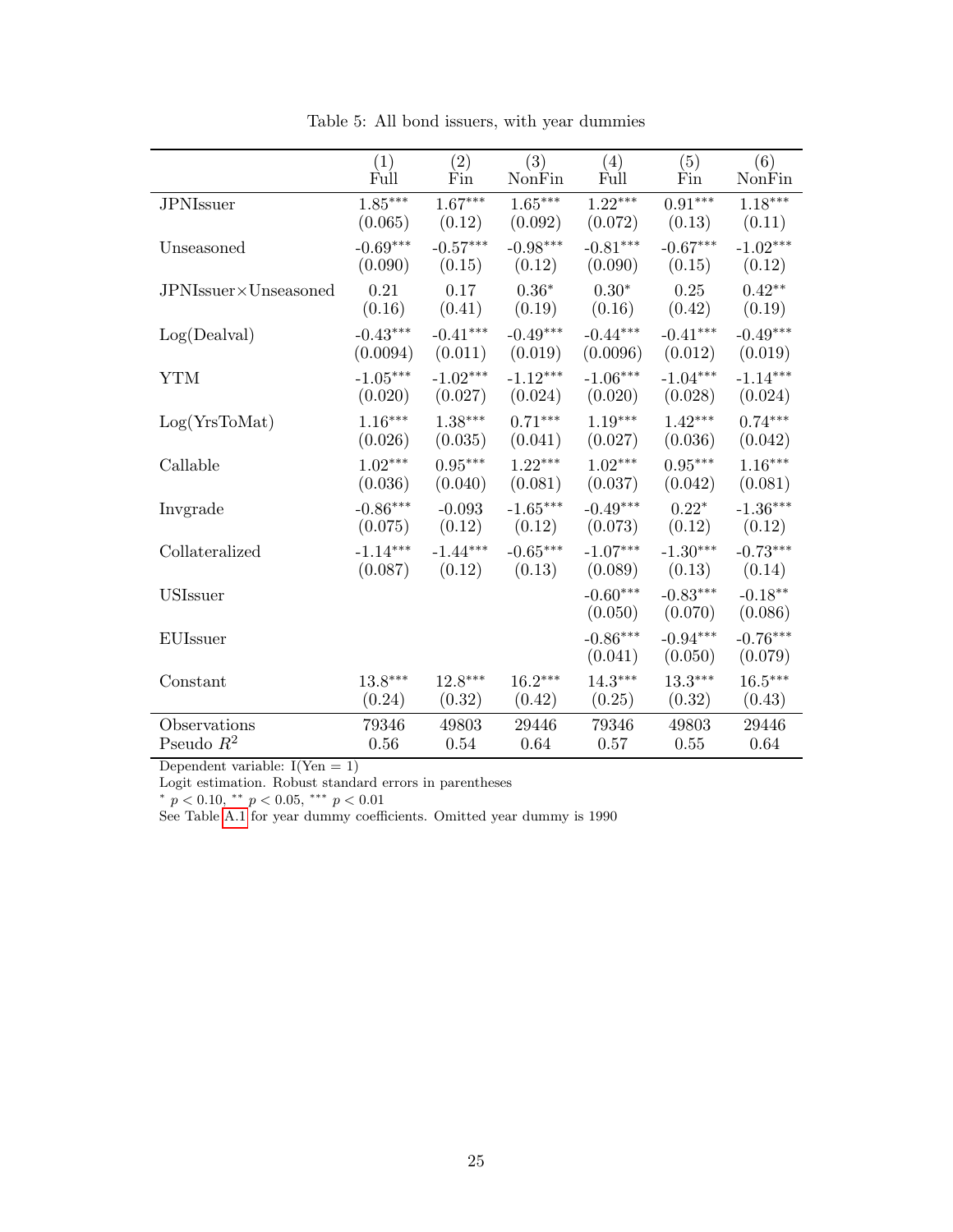<span id="page-27-0"></span>

|                | (1)        | (2)        | (3)        | (4)                   | (5)                   | (6)                   |
|----------------|------------|------------|------------|-----------------------|-----------------------|-----------------------|
|                | Full       | Fin        | NonFin     | Full                  | Fin                   | NonFin                |
| Trade/GDP      | $0.039***$ | $0.058***$ | $0.020**$  | $-0.017**$            | $-0.061***$           | 0.0071                |
|                | (0.0061)   | (0.0087)   | (0.0083)   | (0.0082)              | (0.014)               | (0.0095)              |
| Unseasoned     | $-0.96***$ | $-0.68***$ | $-1.05***$ | $-0.99***$            | $-0.68***$            | $-1.01***$            |
|                | (0.10)     | (0.16)     | (0.14)     | (0.10)                | (0.16)                | (0.14)                |
| Log(Dealval)   | $-0.45***$ | $-0.42***$ | $-0.54***$ | $-0.46***$            | $-0.41***$            | $-0.54***$            |
|                | (0.010)    | (0.012)    | (0.021)    | (0.011)               | (0.013)               | (0.022)               |
| YTM            | $-1.04***$ | $-1.03***$ | $-1.12***$ | $-1.05***$            | $-1.05***$            | $-1.13***$            |
|                | (0.018)    | (0.023)    | (0.026)    | (0.018)               | (0.023)               | (0.027)               |
| Log(YrsToMat)  | $1.22***$  | $1.45***$  | $0.74***$  | $1.23***$             | $1.46***$             | $0.76***$             |
|                | (0.027)    | (0.034)    | (0.047)    | (0.027)               | (0.035)               | (0.047)               |
| Callable       | $1.11***$  | $1.04***$  | $1.48***$  | $1.11***$             | $1.04***$             | $1.40***$             |
|                | (0.037)    | (0.042)    | (0.092)    | (0.038)               | (0.043)               | (0.092)               |
| Invgrade       | $-0.87***$ | $-0.20$    | $-1.57***$ | $-0.66***$            | $-0.19$               | $-1.54***$            |
|                | (0.091)    | (0.14)     | (0.13)     | (0.086)               | (0.13)                | (0.13)                |
| Collateralized | $-1.59***$ | $-1.30***$ | $-1.80***$ | $-1.52***$            | $-1.19***$            | $-1.93***$            |
|                | (0.12)     | (0.13)     | (0.23)     | (0.12)                | (0.13)                | (0.23)                |
| USIssuer       |            |            |            | $-0.53***$<br>(0.056) | $-0.99***$<br>(0.081) | $0.24***$<br>(0.098)  |
| EUIssuer       |            |            |            | $-0.83***$<br>(0.048) | $-1.15***$<br>(0.064) | $-0.38***$<br>(0.094) |
| Constant       | $14.5***$  | $13.3***$  | $17.4***$  | $15.3***$             | $14.5***$             | $17.6***$             |
|                | (0.26)     | (0.32)     | (0.50)     | (0.27)                | (0.33)                | (0.51)                |
| Observations   | 67226      | 43692      | 23527      | 67226                 | 43692                 | 23527                 |
| Pseudo $R^2$   | 0.54       | 0.53       | 0.57       | 0.54                  | 0.54                  | 0.58                  |

Table 6: Non-Japanese issuers, with year dummies

Logit estimation. Robust standard errors in parentheses<br>\*  $p < 0.10$ , \*\*  $p < 0.05$ , \*\*\*  $p < 0.01$ 

See Table [A.2](#page-30-0) for year dummy coefficients. Omitted year dummy is 1990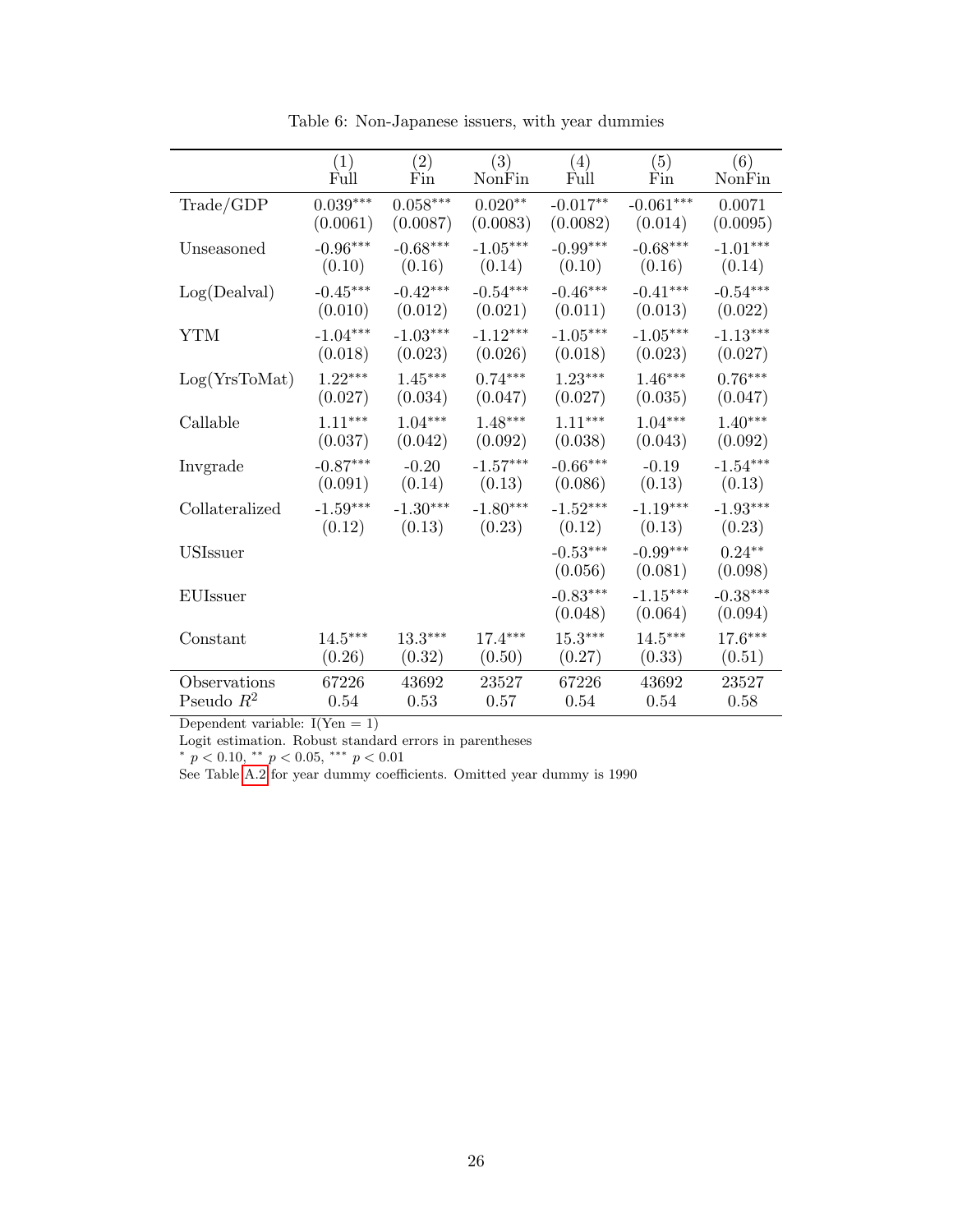<span id="page-28-0"></span>

|                                                                       | (1)                    | (2)        | (3)                | (4)                   | (5)                   | (6)                   |
|-----------------------------------------------------------------------|------------------------|------------|--------------------|-----------------------|-----------------------|-----------------------|
|                                                                       | Full                   | Fin        | NonFin             | Full                  | Fin                   | NonFin                |
| Trade/GDP                                                             | $0.033^{\ast\ast\ast}$ | $0.048***$ | $0.018^{\ast\ast}$ | $-0.023***$           | $-0.074***$           | 0.0053                |
|                                                                       | (0.0066)               | (0.0091)   | (0.0089)           | (0.0086)              | (0.015)               | (0.010)               |
| $\text{Trade}/\text{GDP} \times I(\text{date}\geq 22 \text{Jun2007})$ | $0.047***$             | $0.073***$ | 0.017              | $0.046**$             | $0.077***$            | 0.017                 |
|                                                                       | (0.017)                | (0.028)    | (0.023)            | (0.019)               | (0.029)               | (0.024)               |
| Unseasoned                                                            | $-0.95***$             | $-0.67***$ | $-1.05***$         | $-0.98***$            | $-0.67***$            | $-1.01***$            |
|                                                                       | (0.10)                 | (0.16)     | (0.14)             | (0.10)                | (0.16)                | (0.14)                |
| Log(Dealval)                                                          | $-0.45***$             | $-0.42***$ | $-0.54***$         | $-0.46***$            | $-0.41***$            | $-0.54***$            |
|                                                                       | (0.010)                | (0.012)    | (0.021)            | (0.011)               | (0.013)               | (0.022)               |
| <b>YTM</b>                                                            | $-1.04***$             | $-1.03***$ | $-1.12***$         | $-1.06***$            | $-1.05***$            | $-1.13***$            |
|                                                                       | (0.018)                | (0.023)    | (0.026)            | (0.018)               | (0.023)               | (0.027)               |
| Log(YrsToMat)                                                         | $1.22***$              | $1.45***$  | $0.74***$          | $1.23***$             | $1.46***$             | $0.76***$             |
|                                                                       | (0.027)                | (0.034)    | (0.047)            | (0.027)               | (0.035)               | (0.047)               |
| Callable                                                              | $1.11***$              | $1.04***$  | $1.48***$          | $1.11***$             | $1.04***$             | $1.40***$             |
|                                                                       | (0.037)                | (0.042)    | (0.092)            | (0.038)               | (0.043)               | (0.092)               |
| Invgrade                                                              | $-0.89***$             | $-0.23$    | $-1.58***$         | $-0.67***$            | $-0.21$               | $-1.55***$            |
|                                                                       | (0.091)                | (0.14)     | (0.13)             | (0.086)               | (0.13)                | (0.14)                |
| Collateralized                                                        | $-1.59***$             | $-1.30***$ | $-1.80***$         | $-1.52***$            | $-1.19***$            | $-1.93***$            |
|                                                                       | (0.12)                 | (0.13)     | (0.23)             | (0.12)                | (0.13)                | (0.23)                |
| <b>USIssuer</b>                                                       |                        |            |                    | $-0.52***$<br>(0.056) | $-0.99***$<br>(0.081) | $0.24***$<br>(0.098)  |
| EUIssuer                                                              |                        |            |                    | $-0.83***$<br>(0.048) | $-1.16***$<br>(0.065) | $-0.38***$<br>(0.094) |
| Constant                                                              | $14.5^{\ast\ast\ast}$  | $13.4***$  | $17.5***$          | $15.3***$             | $14.5***$             | $17.7***$             |
|                                                                       | (0.26)                 | (0.32)     | (0.50)             | (0.27)                | (0.33)                | (0.51)                |
| Observations                                                          | 67226                  | 43692      | 23527              | 67226                 | 43692                 | 23527                 |
| Pseudo $R^2$                                                          | 0.54                   | 0.53       | 0.57               | 0.54                  | 0.54                  | 0.58                  |

Table 7: Non-Japanese issuers, Add iteraction term with year dummies

Logit estimation. Robust standard errors in parentheses<br>\*  $p < 0.10$ , \*\*  $p < 0.05$ , \*\*\*  $p < 0.01$ 

See Table [A.3](#page-31-0) for year dummy coefficients. Omitted year dummy is 1990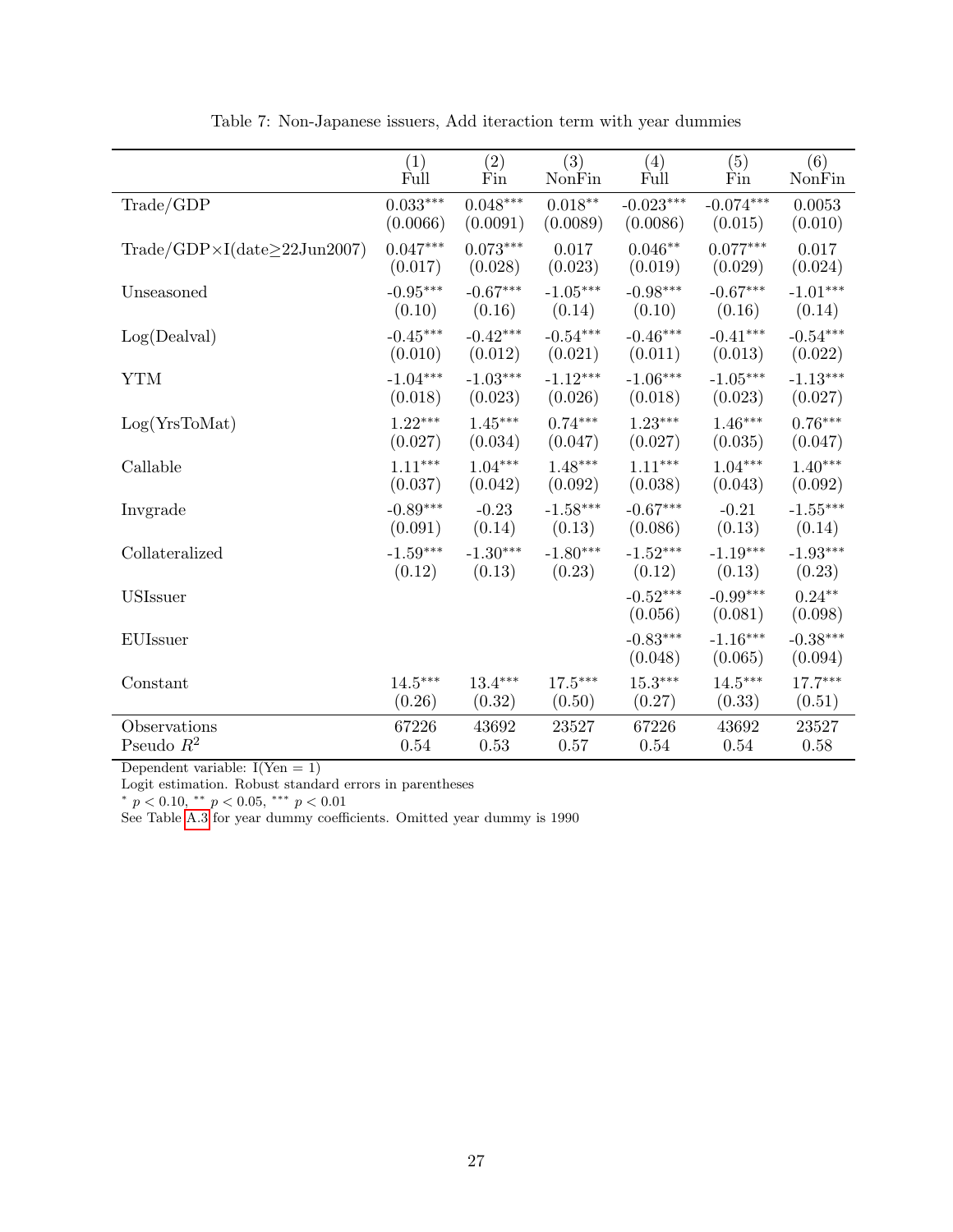# <span id="page-29-0"></span>Appendix A

|                                   | (1)                  | (2)                  | (3)                  | (4)                  | (5)                  | (6)                  |
|-----------------------------------|----------------------|----------------------|----------------------|----------------------|----------------------|----------------------|
|                                   | Full                 | Fin                  | NonFin               | Full                 | Fin                  | NonFin               |
| $\mathcal{I}(\text{year}=1991)$   | $-1.18***$           | $-2.15***$           | $-0.17$              | $-1.21***$           | $-2.21***$           | $-0.19$              |
|                                   | (0.14)               | (0.23)               | (0.19)               | (0.14)               | (0.23)               | (0.19)               |
| $\mathcal{I}(\text{year}{=}1992)$ | $-2.27***$           | $-4.22***$           | $-1.15***$           | $-2.33***$           | $-4.30***$           | $-1.18***$           |
|                                   | (0.14)               | (0.38)               | (0.19)               | (0.14)               | (0.38)               | (0.19)               |
| $\mathcal{I}(\text{year}{=}1993)$ | $-3.48***$           | $-4.69***$           | $-2.66***$           | $-3.56***$           | $-4.86***$           | $-2.69***$           |
|                                   | (0.14)               | (0.26)               | (0.20)               | (0.15)               | (0.26)               | (0.20)               |
| $\mathcal{I}(\text{year}{=}1994)$ | $-2.29***$           | $-2.85***$           | $-1.72***$           | $-2.33***$           | $-2.94***$           | $-1.75***$           |
|                                   | (0.13)               | (0.16)               | (0.20)               | (0.13)               | (0.17)               | (0.20)               |
| $I(year=1995)$                    | $-2.98***$           | $-3.66***$           | $-2.28***$           | $-3.02***$           | $-3.73***$           | $-2.33***$           |
|                                   | (0.14)               | (0.18)               | (0.21)               | (0.14)               | (0.19)               | (0.21)<br>$-2.14***$ |
| $I(year=1996)$                    | $-2.95***$           | $-3.73***$           | $-2.05***$           | $-3.03***$           | $-3.84***$           |                      |
| $I(year=1997)$                    | (0.14)<br>$-3.97***$ | (0.19)<br>$-4.50***$ | (0.21)<br>$-3.56***$ | (0.15)<br>$-4.06***$ | (0.19)<br>$-4.62***$ | (0.22)<br>$-3.67***$ |
|                                   | (0.15)               | (0.20)               | (0.23)               | (0.15)               | (0.20)               | (0.23)               |
| $I(year=1998)$                    | $-5.19***$           | $-5.69***$           | $-4.80***$           | $-5.26***$           | $-5.79***$           | $-4.91***$           |
|                                   | (0.17)               | (0.22)               | (0.26)               | (0.17)               | (0.22)               | (0.26)               |
| $I(year=1999)$                    | $-4.66***$           | $-5.26***$           | $-4.13***$           | $-4.73***$           | $-5.37***$           | $-4.21***$           |
|                                   | (0.15)               | (0.20)               | (0.22)               | (0.15)               | (0.21)               | (0.22)               |
| $\mathcal{I}(\text{year}{=}2000)$ | $-3.89***$           | $-4.46***$           | $-3.37***$           | $-3.92***$           | $-4.52***$           | $-3.43***$           |
|                                   | (0.14)               | (0.19)               | (0.21)               | (0.15)               | (0.19)               | (0.21)               |
| $I(year=2001)$                    | $-5.09***$           | $-5.74***$           | $-4.11***$           | $-5.21***$           | $-5.90***$           | $-4.22***$           |
|                                   | (0.14)               | (0.19)               | (0.21)               | (0.15)               | (0.19)               | (0.21)               |
| $I(year=2002)$                    | $-5.36***$           | $-6.00***$           | $-4.57***$           | $-5.48***$           | $-6.19***$           | $-4.69***$           |
|                                   | (0.15)               | (0.20)               | (0.21)               | (0.15)               | (0.20)               | (0.21)               |
| $\mathcal{I}(\text{year}{=}2003)$ | $-6.28***$           | $-6.86***$           | $-5.60***$           | $-6.42***$           | $-7.09***$           | $-5.65***$           |
|                                   | (0.16)<br>$-6.55***$ | (0.21)<br>$-7.15***$ | (0.22)<br>$-5.65***$ | (0.16)<br>$-6.67***$ | (0.21)<br>$-7.36***$ | (0.22)<br>$-5.69***$ |
| $I(year=2004)$                    |                      |                      |                      | (0.16)               | (0.21)               | (0.22)               |
| $\mathcal{I}(\text{year}{=}2005)$ | (0.15)<br>$-6.63***$ | (0.20)<br>$-7.14***$ | (0.22)<br>$-6.22***$ | $-6.75***$           | $-7.36***$           | $-6.25***$           |
|                                   | (0.16)               | (0.21)               | (0.24)               | (0.16)               | (0.21)               | (0.24)               |
| $I(year=2006)$                    | $-6.40***$           | $-6.79***$           | $-6.45***$           | $-6.52***$           | $-7.00***$           | $-6.42***$           |
|                                   | (0.16)               | (0.21)               | (0.27)               | (0.16)               | (0.21)               | (0.27)               |
| $\mathcal{I}(\text{year}=2007)$   | $-5.74***$           | $-6.14***$           | $-5.75***$           | $-5.85***$           | $-6.31***$           | $-5.85***$           |
|                                   | (0.15)               | (0.19)               | (0.26)               | (0.15)               | (0.20)               | (0.25)               |
| $\mathcal{I}(\text{year}{=}2008)$ | $-6.08***$           | $-6.65***$           | $-5.36***$           | $-6.21***$           | $-6.84***$           | $-5.44***$           |
|                                   | (0.16)               | (0.20)               | (0.24)               | (0.16)               | (0.21)               | (0.24)               |
| $I(year=2009)$                    | $-7.61***$           | $-8.02***$           | $-7.11***$           | $-7.74***$           | $-8.23***$           | $-7.20***$           |
|                                   | (0.17)               | (0.22)               | (0.28)               | (0.17)               | (0.22)               | (0.28)               |
| $\mathcal{I}(\text{year}{=}2010)$ | $-8.39***$           | $-8.67***$           |                      | $-8.56***$           | $-8.88***$           |                      |
|                                   | (0.65)               | (0.67)               |                      | (0.64)               | (0.65)               |                      |
| Observations                      | 79346                | 49803                | 29446                | 79346                | 49803                | 29446                |
| Pseudo $\mathbb{R}^2$             | $0.56\,$             | 0.54                 | 0.64                 | $0.57\,$             | 0.55                 | 0.64                 |

Table A.1: Year dummies for Table [5](#page-26-0)

Dependent variable:  $I(Yen = 1)$ 

Logit estimation. Robust standard errors in parentheses \*  $p < 0.10$ , \*\*  $p < 0.05$ , \*\*\*  $p < 0.01$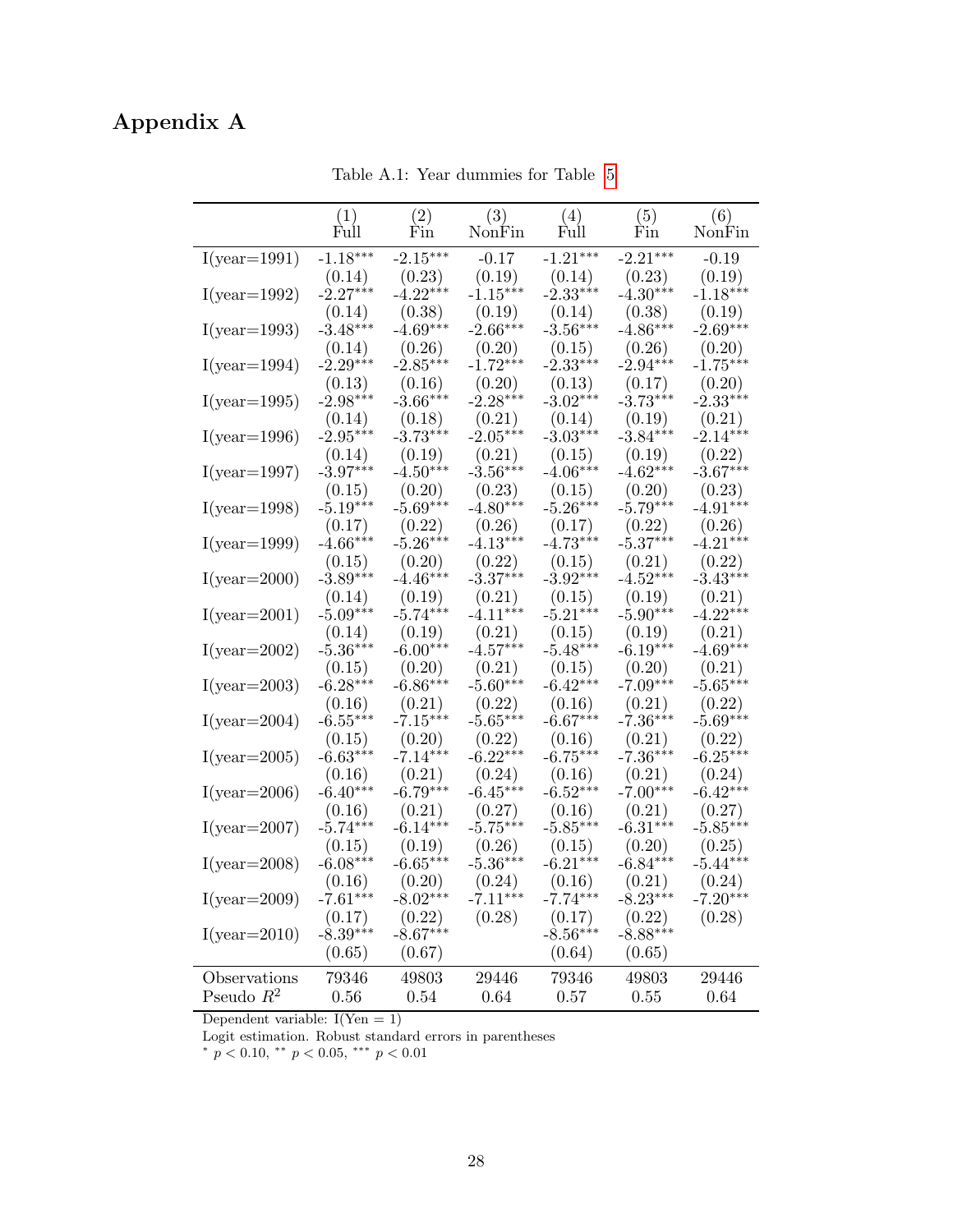Table A.2: Year dummies for Table [6](#page-27-0)

<span id="page-30-0"></span>

|                                   | (1)<br>Full | (2)<br>$\operatorname{Fin}$ | (3)<br>NonFin | (4)<br>Full | (5)<br>Fin | (6)<br>NonFin |
|-----------------------------------|-------------|-----------------------------|---------------|-------------|------------|---------------|
| $\mathcal{I}(\text{year}{=}1991)$ | $-1.76***$  | $-2.26***$                  | $-0.90***$    | $-1.79***$  | $-2.27***$ | $-0.89***$    |
|                                   | (0.18)      | (0.24)                      | (0.30)        | (0.18)      | (0.23)     | (0.30)        |
| $\mathcal{I}(\text{year}{=}1992)$ | $-2.89***$  | $-4.10***$                  | $-1.67***$    | $-2.96***$  | $-4.17***$ | $-1.68***$    |
|                                   | (0.20)      | (0.35)                      | (0.28)        | (0.20)      | (0.34)     | (0.28)        |
| $\mathcal{I}(\text{year}{=}1993)$ | $-3.99***$  | $-4.85***$                  | $-3.10***$    | $-4.05***$  | $-4.95***$ | $-3.10***$    |
|                                   | (0.16)      | (0.24)                      | (0.26)        | (0.16)      | (0.24)     | (0.26)        |
| $I(year=1994)$                    | $-2.64***$  | $-3.18***$                  | $-1.88***$    | $-2.67***$  | $-3.22***$ | $-1.88***$    |
|                                   | (0.13)      | (0.17)                      | (0.24)        | (0.14)      | (0.17)     | (0.24)        |
| $\mathcal{I}(\text{year}{=}1995)$ | $-3.34***$  | $-4.04***$                  | $-2.35***$    | $-3.36***$  | $-4.05***$ | $-2.37***$    |
|                                   | (0.14)      | (0.19)                      | (0.25)        | (0.14)      | (0.19)     | (0.25)        |
| $\mathcal{I}(\text{year}{=}1996)$ | $-3.29***$  | $-4.06***$                  | $-2.15***$    | $-3.35***$  | $-4.12***$ | $-2.19***$    |
|                                   | (0.15)      | (0.19)                      | (0.25)        | (0.15)      | (0.19)     | (0.25)        |
| $\mathcal{I}(\text{year}{=}1997)$ | $-4.45***$  | $-4.94***$                  | $-3.84***$    | $-4.49***$  | $-5.00***$ | $-3.87***$    |
|                                   | (0.15)      | (0.20)                      | (0.27)        | (0.16)      | (0.20)     | (0.27)        |
| $\mathcal{I}(\text{year}{=}1998)$ | $-5.71***$  | $-6.16***$                  | $-5.27***$    | $-5.74***$  | $-6.19***$ | $-5.29***$    |
|                                   | (0.17)      | (0.22)                      | (0.33)        | (0.17)      | (0.22)     | (0.33)        |
| $I(year=1999)$                    | $-5.35***$  | $-5.79***$                  | $-4.97***$    | $-5.38***$  | $-5.83***$ | $-5.00***$    |
|                                   | (0.15)      | (0.20)                      | (0.27)        | (0.16)      | (0.20)     | (0.27)        |
| $\mathcal{I}(\text{year}{=}2000)$ | $-4.45***$  | $-4.97***$                  | $-3.85***$    | $-4.46***$  | $-4.97***$ | $-3.88***$    |
|                                   | (0.14)      | (0.19)                      | (0.25)        | (0.15)      | (0.19)     | (0.25)        |
| $\mathcal{I}(\text{year}{=}2001)$ | $-5.67***$  | $-6.28***$                  | $-4.61***$    | $-5.74***$  | $-6.38***$ | $-4.66***$    |
|                                   | (0.14)      | (0.19)                      | (0.25)        | (0.15)      | (0.19)     | (0.25)        |
| $\mathcal{I}(\text{year}{=}2002)$ | $-5.94***$  | $-6.58***$                  | $-5.03***$    | $-6.02***$  | $-6.71***$ | $-5.13***$    |
|                                   | (0.15)      | (0.19)                      | (0.25)        | (0.15)      | (0.19)     | (0.25)        |
| $\mathcal{I}(\text{year}{=}2003)$ | $-6.90***$  | $-7.48***$                  | $-6.12***$    | $-7.00***$  | $-7.66***$ | $-6.13***$    |
|                                   | (0.15)      | (0.20)                      | (0.26)        | (0.16)      | (0.20)     | (0.26)        |
| $\mathcal{I}(\text{year}{=}2004)$ | $-7.16***$  | $-7.75***$                  | $-6.04***$    | $-7.27***$  | $-7.94***$ | $-6.03***$    |
|                                   | (0.15)      | (0.19)                      | (0.26)        | (0.15)      | (0.20)     | (0.26)        |
| $\mathcal{I}(\text{year}{=}2005)$ | $-7.22***$  | $-7.73***$                  | $-6.72***$    | $-7.32***$  | $-7.91***$ | $-6.70***$    |
|                                   | (0.15)      | (0.20)                      | (0.28)        | (0.16)      | (0.20)     | (0.28)        |
| $\mathcal{I}(\text{year}{=}2006)$ | $-6.98***$  | $-7.36***$                  | $-6.93***$    | $-7.09***$  | $-7.56***$ | $-6.88***$    |
|                                   | (0.16)      | (0.20)                      | (0.34)        | (0.16)      | (0.20)     | (0.34)        |
| $\mathcal{I}(\text{year}{=}2007)$ | $-6.27***$  | $-6.67***$                  | $-6.02***$    | $-6.38***$  | $-6.83***$ | $-6.08***$    |
|                                   | (0.15)      | (0.19)                      | (0.29)        | (0.15)      | (0.19)     | (0.29)        |
| $\mathcal{I}(\text{year}{=}2008)$ | $-6.65***$  | $-7.21***$                  | $-5.70***$    | $-6.76***$  | $-7.36***$ | $-5.74***$    |
|                                   | (0.16)      | (0.20)                      | (0.27)        | (0.16)      | (0.20)     | (0.27)        |
| Observations                      | 67226       | 43692                       | 23527         | 67226       | 43692      | 23527         |
| Pseudo $R^2$                      | $0.54\,$    | 0.53                        | 0.57          | 0.54        | 0.54       | 0.58          |

Logit estimation. Robust standard errors in parentheses<br>\*  $p < 0.10$ , \*\*  $p < 0.05$ , \*\*\*  $p < 0.01$